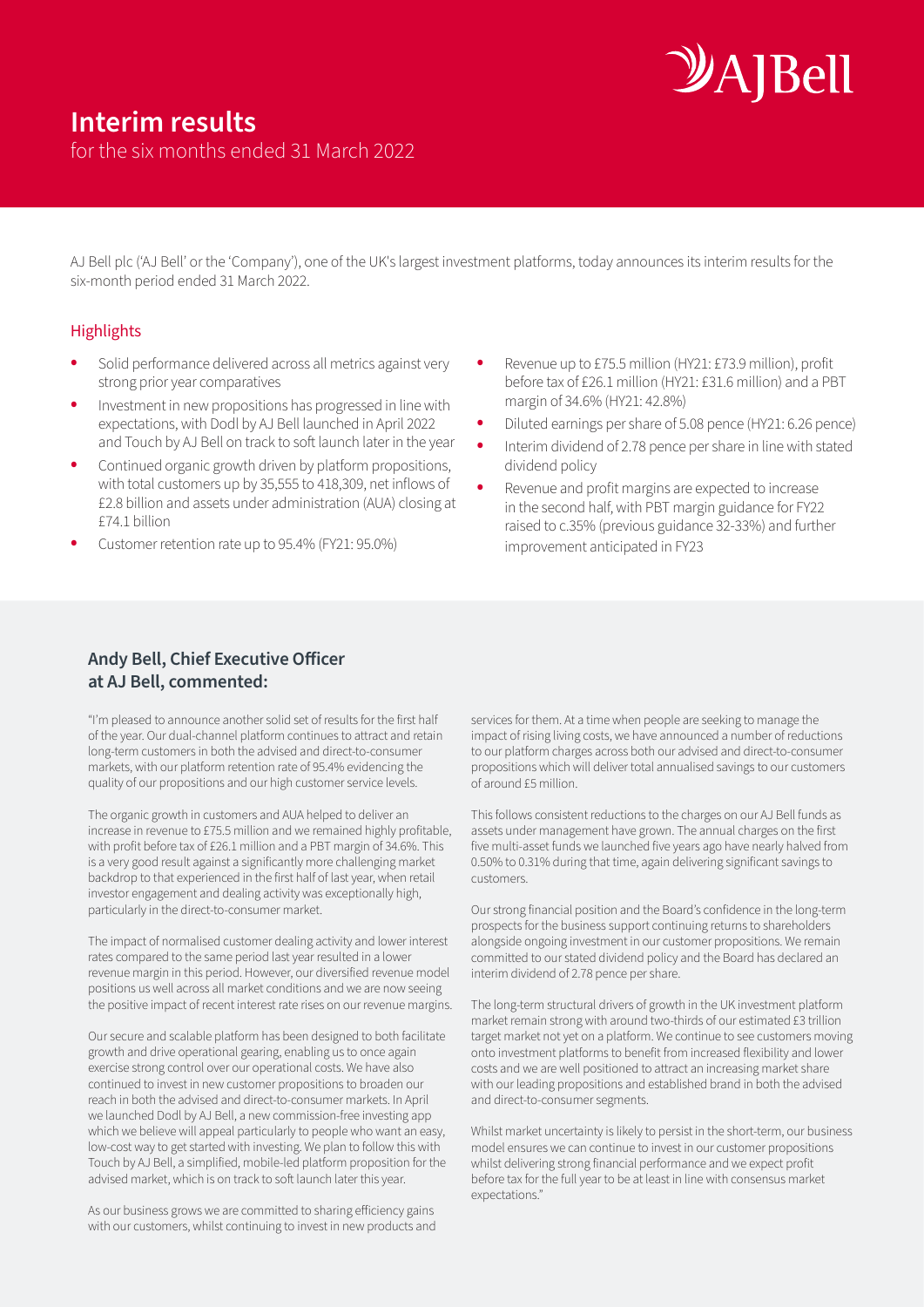#### Financial highlights

|                            | <b>Six months ended</b><br>31 March 2022 | Six months ended<br>31 March 2021 | Change          |
|----------------------------|------------------------------------------|-----------------------------------|-----------------|
| Revenue                    | £75.5m                                   | £73.9m                            | 2%              |
| Revenue per £AUA*          | 20.3bps                                  | $24.0$ bps                        | (3.7bps)        |
| PBT                        | £26.1m                                   | £31.6m                            | (17%)           |
| PBT margin                 | 34.6%                                    | 42.8%                             | $(8.2$ ppts $)$ |
| Diluted earnings per share | 5.08p                                    | 6.26 <sub>D</sub>                 | (19%)           |
| Interim dividend per share | 2.78p                                    | 2.46p                             | 13%             |

#### Non-financial highlights

|                                   | <b>Six months ended</b><br>31 March 2022 | <b>Year ended</b><br>30 September 2021 | Change  |
|-----------------------------------|------------------------------------------|----------------------------------------|---------|
| <b>Number of retail customers</b> | 418,309                                  | 382,754                                | 9%      |
| Platform                          | 403,383                                  | 367,965                                | 10%     |
| Non-platform                      | 14,926                                   | 14,789                                 | $1\%$   |
| AUA*                              | £74.1bn                                  | £72.8bn                                | 2%      |
| Platform                          | £66.9bn                                  | £65.3bn                                | 2%      |
| Non-platform                      | £7.2bn                                   | £7.5bn                                 | (4%)    |
| AUM*                              | £2.3bn                                   | £2.2bn                                 | 5%      |
| <b>Customer retention rate</b>    | 95.4%                                    | 95.0%                                  | 0.4ppts |

\*see Alternative Performance Measures on page 23

#### Contacts:

#### AJ Bell

| Shaun Yates, Investor Relations Director | +44 (0) 7522 235 898 |
|------------------------------------------|----------------------|
| Charlie Musson, Brand and PR Director    | +44 (0) 7834 499 554 |

#### Results presentation details

A pre-recorded video with Andy Bell (CEO) and Michael Summersgill (Deputy CEO and CFO) discussing these results will be available on our website (ajbell.co.uk/investor-relations) along with an accompanying investor presentation from 07.00 BST today. Management will be hosting a meeting for sell-side analysts at 08.15 BST today. Attendance is by invitation only.

Management will also be hosting a group call for investors at 15.30 BST on Wednesday 1 June. Please contact Camilla Crowe at c.crowe@numis.com for registration details.

#### Forward-looking statements

The interim results contain forward-looking statements that involve substantial risks and uncertainties, and actual results and developments may differ materially from those expressed or implied by these statements. These forward-looking statements are statements regarding AJ Bell's intentions, beliefs or current expectations concerning, among other things, its results of operations, financial condition, prospects, growth, strategies, and the industry in which it operates. By their nature, forward-looking statements involve risks and uncertainties because they relate to events and depend on circumstances that may or may not occur in the future. These forward-looking statements speak only as of the date of these interim results and AJ Bell does not undertake any obligation to publicly release any revisions to these forward-looking statements to reflect events or circumstances after the date of the interim results.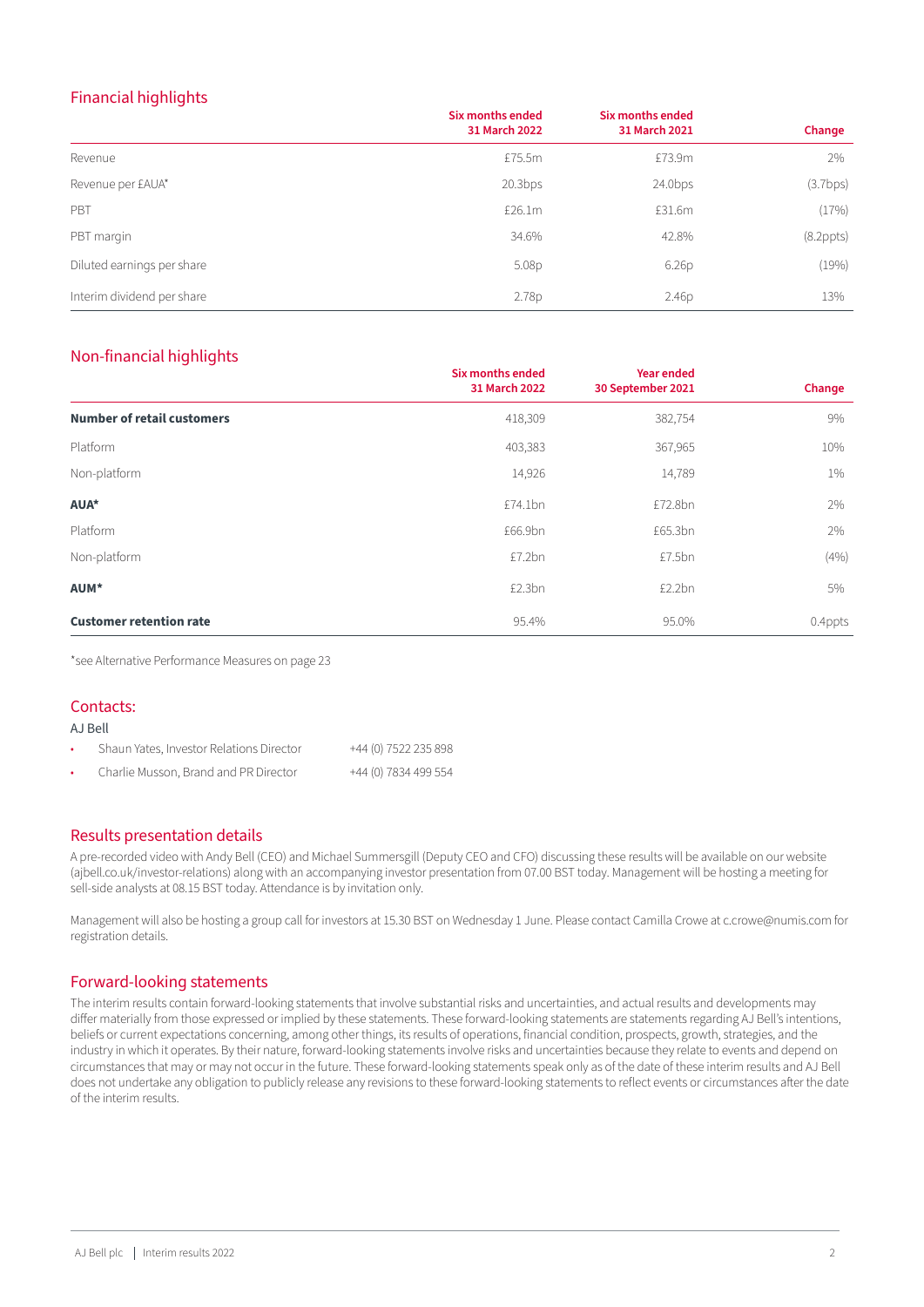Our dual-channel platform, serving the growing advised and D2C platform markets, continues to attract new customers with significant net inflows delivered during the first half of the financial year. We remain focused on our core purpose; to help people invest, by providing the easiest platform to use.

#### **Overview**

We delivered strong net AUA inflows of £2.8 billion with total AUA closing at £74.1 billion (FY21: £72.8 billion). This performance was achieved against a very different market backdrop to that seen in the prior year with adverse market movements of £1.5 billion since the year end.

Retail customers grew by 35,555 during the period to 418,309 (FY21: 382,754), with our retention rate increasing to 95.4% (FY21: 95.0%), testament to our high-quality propositions and customer service levels. We continue to see strong demand for our platform propositions with our advised customers growing by 8% and our D2C customers by 10% in the period.

The UK investment platform market, measured by AUA, has grown by 13% per annum since 2012, with the advised and D2C market segments growing at a similar rate. During that period, we have continued to increase our market share, growing our advised assets by 21% per annum and our D2C by 36% per annum. Our dual-channel platform enables us to benefit from operating in both segments of this growing platform market.

We recorded a solid financial performance in the first half of the year, with revenue up to £75.5 million (HY21: £73.9 million). Revenue margin on AUA was lower than the comparative period as expected, due to the normalisation of dealing activity and lower interest rates earned on customer assets. The reduction in PBT, from £31.6 million to £26.1 million, represents the lower revenue margin earned on assets coupled with increased investment in our brand, technology and propositions to support our long-term growth strategy. Revenue margin is expected to increase in the second half of the year as a result of the higher interest rate environment.

Following the period-end we launched an exciting new investing app, Dodl by AJ Bell (Dodl), which expands our offering in the D2C market. We believe there is a significant and underserved market for Dodl. It is estimated that 8.6 million adults in the UK hold more than £10,000 of investible assets in cash, equating to at least £86 billion of excess cash savings which are being eroded in real terms by high inflation and low interest rates. Our own research suggests that many of these people don't know where to start investing and are deterred by too much choice and complexity. Dodl's ease of use, simplified investment range and low charges make it an ideal solution for this type of customer. The combination of Dodl and AJ Bell Youinvest means we have one of the most comprehensive customer offerings in the D2C platform market, ensuring we remain in a very strong position to deliver longterm growth.

The operational gearing inherent within the business model allows us to share efficiency gains with our customers, whilst continuing to invest in the long-term growth of the business. At a time where customers are seeking to reduce their living costs, we will be reducing charges across our AJ Bell Investcentre and AJ Bell Youinvest platform propositions in the second half of the year. We remain committed to providing high quality, low-cost investment platform propositions that cater for all investors.

#### Strategic update

#### **Investing for all**

At AJ Bell, we believe in making investing accessible to all, whether investing directly or with the help of a financial adviser, irrespective of age, wealth and investment approach. Our aim is to broaden our customer reach and promote a better understanding and awareness of investment choices that ultimately deliver good outcomes for our customers. Our latest national TV advertising campaign 'investing for all' reflects this belief and we continue to invest in our brand as part of raising awareness of investing and how we can help people to invest.

Our new simplified propositions, Dodl and Touch by AJ Bell (Touch) will help to broaden our reach to a new generation of investors across both the D2C and advised segments. Dodl is aimed at younger, less experienced investors, offering a simplified investment range and will be amongst the best value investment platforms in the market. Touch, which is on track to soft launch later in the year, will be a mobile-focused platform service that will broaden our offering to financial advisers and help them serve a wider base of clients.

Our research shows that, on average, women in the UK have half the level of savings and investments that men do, a statistic that we want to help change. The launch of AJ Bell Money Matters in November 2021 has seen us roll out a range of initiatives focused on encouraging women to engage with investing, in order to help close the gender investment gap. This includes dedicated website content, a regular podcast, monthly newsletters, webinars, live events and social media interaction.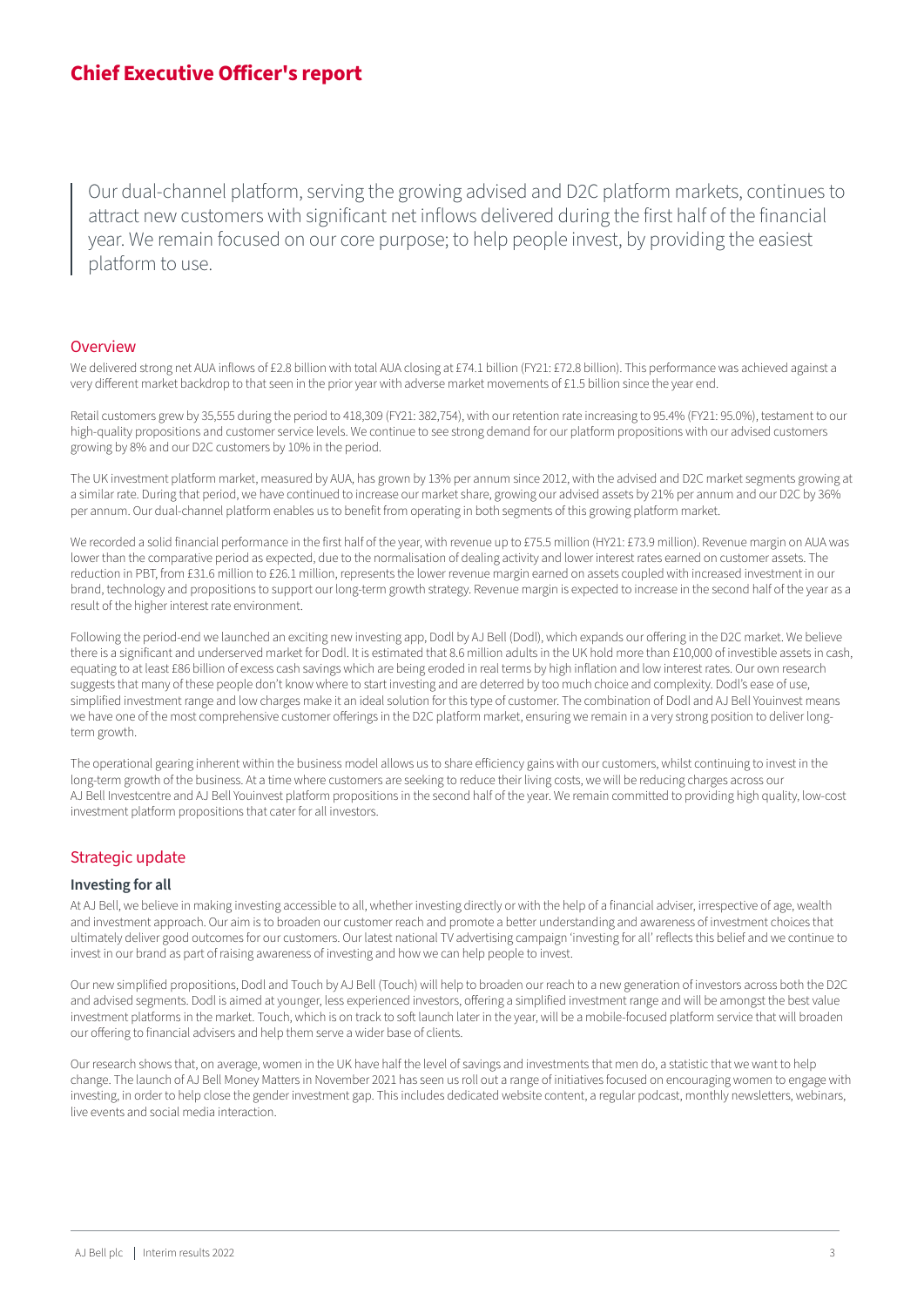#### **Advised propositions**

The advised market continues to demonstrate steady year-on-year growth and we delivered strong net inflows of £1.5 billion in the period. This was partially offset by £0.8 billion of adverse market movements, resulting in closing AUA of £46.5 billion (FY21: £45.8 billion). Customer numbers increased by 10,281 during the period to 137,201 (FY21: 126,920); an increase of 8%.

We continued to improve our AJ Bell Investcentre proposition for the benefit of our customers and their advisers, making several enhancements with a focus on ease of use. We also launched our flexible ISA, allowing temporary withdrawals during the tax year without affecting annual ISA subscription limits.

We aim to share the benefits of operating at scale with our customers, an example of this is through regularly reviewing our charges to ensure they position us well to support advisers and their clients. From 10 June, we will remove our charge for SIPP establishment, where the process is initiated online. We will also remove our charge for transferring pensions to SIPPs in cash and some of our dealing charges.

The development of Touch, our simplified, mobile-led platform proposition is progressing well, ahead of its planned soft launch later this year.

Investival, our flagship adviser conference, was held in a hybrid format in November 2021 having been entirely online in 2020. More than 400 finance professionals attended in person with over 300 joining virtually, making it the most popular one yet. The event was very well received and is now recognised as one of the largest investment conferences for advisers in the UK. We have also continued to deliver our 'On the Road' seminars alongside monthly 'Off the Road' webinars following positive feedback and ongoing demand. The success of our ongoing engagement with advisers highlights the value they see in us as a trusted partner.

#### **D2C propositions**

We delivered strong net inflows of £1.5 billion in the period. This was partially offset by £0.6 billion of adverse market movements, resulting in closing AUA of £20.4 billion (FY21: £19.5 billion). Customer numbers continued to grow, increasing by 25,137 during the period to 266,182 (FY21: 241,045), an increase of 10%.

We have continued to develop AJ Bell Youinvest, with multiple enhancements focused on ease of use delivered during the period.

Our efficient operating model and robust cost control allows us to reduce charges for our customers to ensure we continue to provide excellent value for money. Last year, we commenced a review of our trading model following the higher levels of dealing activity experienced during the pandemic, in order to reduce the costs for customers. As a result, I am pleased to announce that we will be reducing our foreign exchange commission rates on 1 July, whilst also reducing the cap on funds custody charges, removing charges for in-specie transfers out and simplifying our dividend re-investment charge.

Dodl launched on 19 April 2022 and sits alongside our existing D2C platform proposition AJ Bell Youinvest. Together they provide great value investment platform options for retail investors, catering for all levels of experience and investment needs. Dodl offers ISAs, LISAs, pensions and GIAs with an annual charge of just 0.15% and no commission for buying or selling investments. The proposition's simplified investment range offers customers 30 funds catering for different themes and risk appetites. It also features 50 popular shares in UK-listed companies for those who like to invest in their favourite brands, with US shares coming later in the year.

#### **AJ Bell Investments**

Our range of investment solutions continue to be a popular choice with investors, with total AUM up to £2.3 billion (FY21: £2.2 billion).

The first five AJ Bell multi-asset funds launched in 2017 have recently passed their fifth anniversary, an important performance milestone particularly for advisers. Performance of all five funds was in the top 30% when compared against their peer groups, with four being in the top quintile. Since launching these funds we have shared the benefits of our increasing scale with customers, reducing the Ongoing Charges Figure (OCF), by nearly half from 0.50% to 0.31% during that time. In February this year we also implemented a new simplified pricing structure, setting a single OCF for all of our multi-asset growth funds, making it easier for customers and advisers to understand.

#### **Customer services and technology**

Our dual-channel single operating model ensures we can efficiently service our customers whilst maintaining our high-quality customer service levels. In a period of continued customer growth, our operational performance indicators have shown excellent levels of customer service as demonstrated by our high 4.5-star Trustpilot score, rated by our retail customers. The strength of our customer service and proposition is also reflected in our platform customer retention rate, which is in excess of 95%.

Our secure and scalable platform has been designed to both facilitate growth and drive operational gearing. In the period we continued to invest in our technology, enhancing our existing propositions alongside the development of Dodl and Touch. Our hybrid technology model serves us well, allowing us to build adaptable, easy-to-use interfaces and minimise the cost impact of ongoing regulatory compliance.

We have embedded the FCA's new regulatory requirements on operational resilience, effective from 31 March 2022, into our operating framework and processes. These rules are designed to ensure regulated firms are better able to prevent, adapt to, respond to, recover from and learn from operational disruptions.

We continue to drive improvements and invest for the future to ensure that we provide a high-quality service to our customers.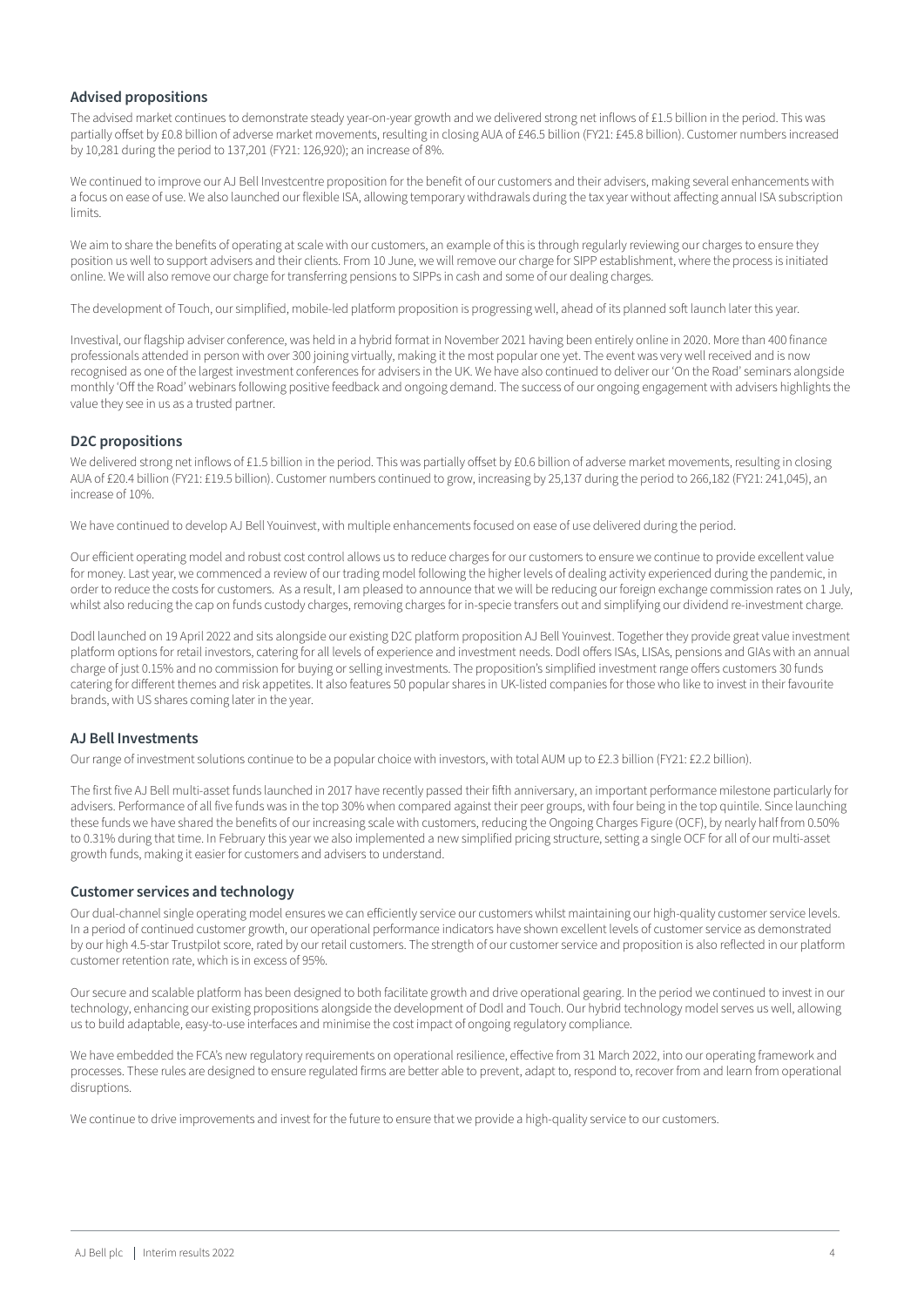#### **People and culture**

Our new hybrid working model came into effect from 1 January 2022 and is working well in balancing the needs of our people and business operations. As the Government removed restrictions during the period, we have gradually increased office numbers and were pleased to see the return of our programme of social activities and events in-person to enhance engagement.

We run a wide programme of activities and events to facilitate engagement between the Board, senior management and the wider workforce. Following the appointment of Helena Morrissey as our designated Non-Executive Director for employee engagement, we hosted the first Employee Voice Forum of the year at our head office in March 2022. I look forward to hearing feedback from the forum as we progress through the year.

It was pleasing to see more events and opportunities to support our local communities as COVID-19 restrictions were lifted. Our people have taken part in a number of charitable initiatives and fundraising events during the first half of the year, continuing to support a range of local charities including Fare Share, Wood Street Mission and City of Trees. We have also launched an initiative to support education in our communities by refurbishing IT kit that we no longer need, and then donating it to local schools.

#### Regulatory developments

There are a number of significant regulatory developments underway that will shape the market we operate in.

The FCA Consumer Investments Strategy recently identified that nearly 8.6 million people in the UK have more than £10,000 of investible assets held predominantly in cash. The FCA's stated aim is to reduce this number of people by 20%, on the basis they would be better off in a risk-based investment. We believe Dodl is ideally placed to benefit from this drive by the regulator as it gives investors an easy, low-cost way to start investing.

Another key output from the Consumer Investments Strategy is the new Consumer Duty. This is a major regulatory development which puts the onus on providers to ensure good customer outcomes. We support the intention here, even though most regulated firms would argue that this is already well embedded. Any concerns we have are centred around making sure that providers understand what this means at a practical level.

Investment pathways were an example of the challenges caused by micro-regulation. What is right for an insured personal pension may not be right for a platform pension. The regulatory solution to a failure in administration and oversight by insured pension providers – customers inadvertently remaining invested in cash – created significant pain for platform pension providers with little discernible customer benefit.

More recent regulatory proposals to introduce default funds for non-workplace pensions, which includes platform pensions, again demonstrates a desire for the regulator to micro-manage the solution. Lifestyle funds are the proposed default fund solution. These funds, which shift from equities to bonds as the pension saver reaches their retirement age, are from a bygone era. Retirement is no longer defined by a single date, with income drawdown now the main delivery mechanism for taking an income in retirement, rather than buying an annuity. We support the idea of a default fund but with a focus on creating good outcomes for consumers, we urge the regulator to let providers decide what type of default fund best suits their customers.

Another aim of both the Consumer Investments Strategy and the new Consumer Duty is to make it easier for firms to help consumers access and identify investments that suit their circumstances and attitude to risk. Investment platforms are ideally placed to provide this guidance to customers but the current regulatory guidance around what constitutes financial advice (as opposed to investment guidance) makes it difficult for execution-only providers to offer services – such as risk profiling or information on specific investments held by customers – which could help them improve their investment strategy.

The FCA's proposal for pensions dashboards is another significant development that aims to help customers build a better picture of their retirement savings, allowing them to see all of their pensions in one place and get an impression of the income they could expect from each in retirement. Statutory Money Purchase Illustrations (SMPI) have been around for nearly twenty years and it is fair to say that these have been routinely ignored by pension savers. Going forward they will be the foundation on which pensions dashboards will deliver estimates of pension income to pension savers. We are at the early stages of the consultation being led by the Financial Reporting Council (FRC), on behalf of the DWP, to determine the underlying actuarial basis for these projections. Once again, despite platform pensions dominating the market, the proposals are being driven by what works for insured pensions and are unworkable for platform pensions. I have urged the FCA and the FRC to get together and agree a simple and consistent basis so that the pension projected at the point of sale is consistent with the pension projections during the lifetime of the pension.

#### Dividend

Our strong balance sheet, robust liquidity position and future prospects for the business support both ongoing investment in the business and continuing returns to shareholders. The Board has therefore declared an interim dividend of 2.78 pence per share in line with our stated dividend policy, to which we remain committed.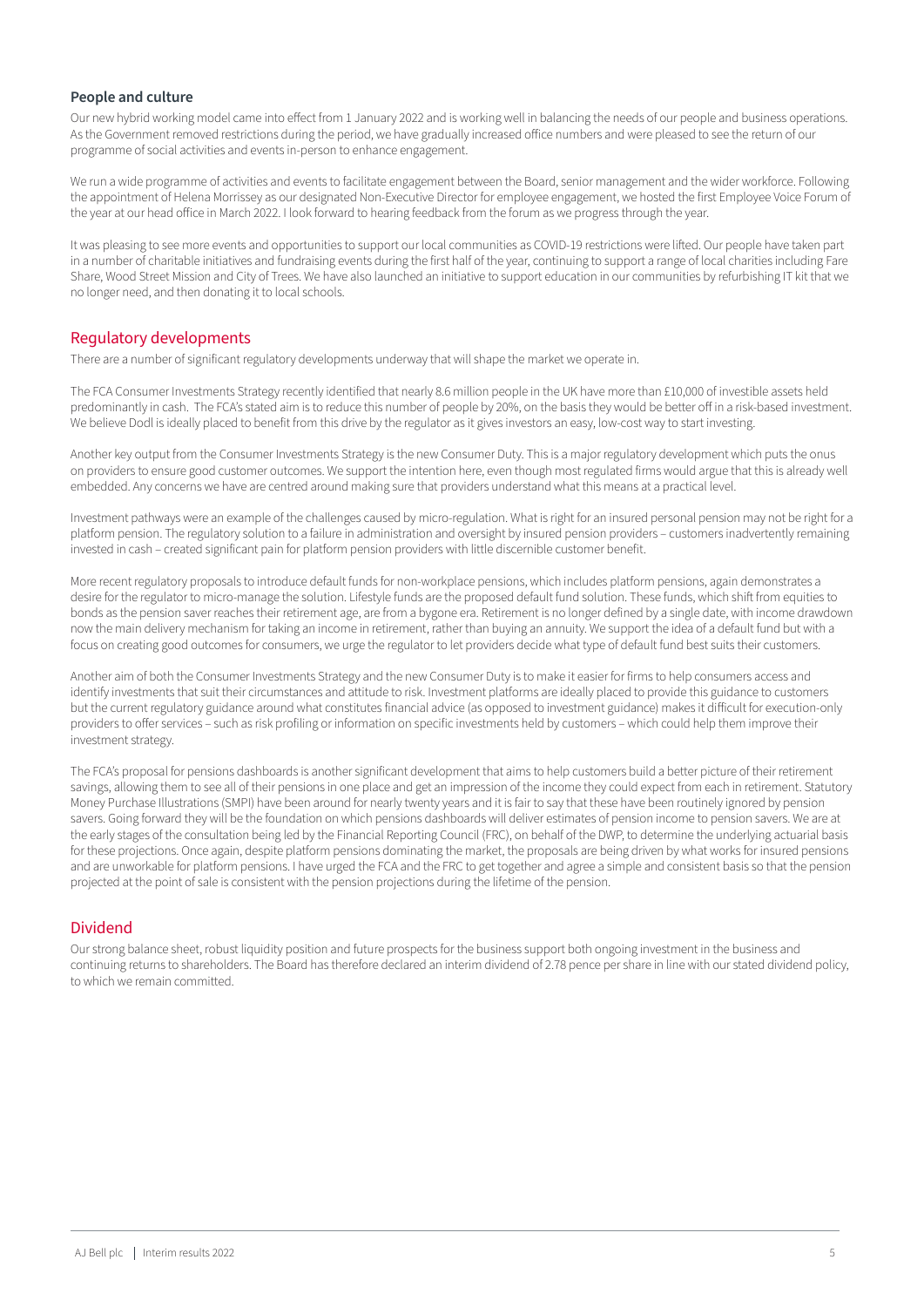#### Outlook

The long-term structural drivers of growth in the UK investment platform market remain strong with around two-thirds of our estimated £3 trillion target addressable market not yet on a platform. We continue to see a structural shift from non-platform providers to platforms, where assets already in the financial system are migrated onto platforms to increase flexibility and reduce costs for customers. We expect this to continue to be a driver of significant inflows in the platform market and are well positioned to attract an increasing share with our leading propositions and established brand in both the advised and D2C segments.

The macro-economic environment is uncertain as high inflation in the UK has led to interest rate rises and the growing cost-of-living crisis has been further exacerbated by the ongoing war in Ukraine. The rising cost of living is likely to impact investable income across the economy with the savings ratio falling back towards pre-pandemic levels. This presents a potential short-term headwind for inflows, particularly in the D2C market and the likelihood of increased administrative expenses. Our diversified revenue model provides inflation protection, ensuring we are well-equipped to succeed in different macro-economic conditions. A higher interest rate environment will provide a significant benefit, with higher revenue and profit margins expected both in the second half of the financial year and FY23.

In a high-inflation environment where consumers are increasingly looking for low-cost solutions, we are reducing a number of charges across our existing propositions as we look to share our economies of scale with our customers. Our existing propositions, complemented by our two new app-based, simplified, low-cost platform propositions, ensure we are well placed to support the next generation of investors and to capitalise on future growth opportunities.

Our secure and scalable platform propositions and established brand position us well to deliver further organic growth and capture an increasing share of the market.

**Andy Bell** Chief Executive Officer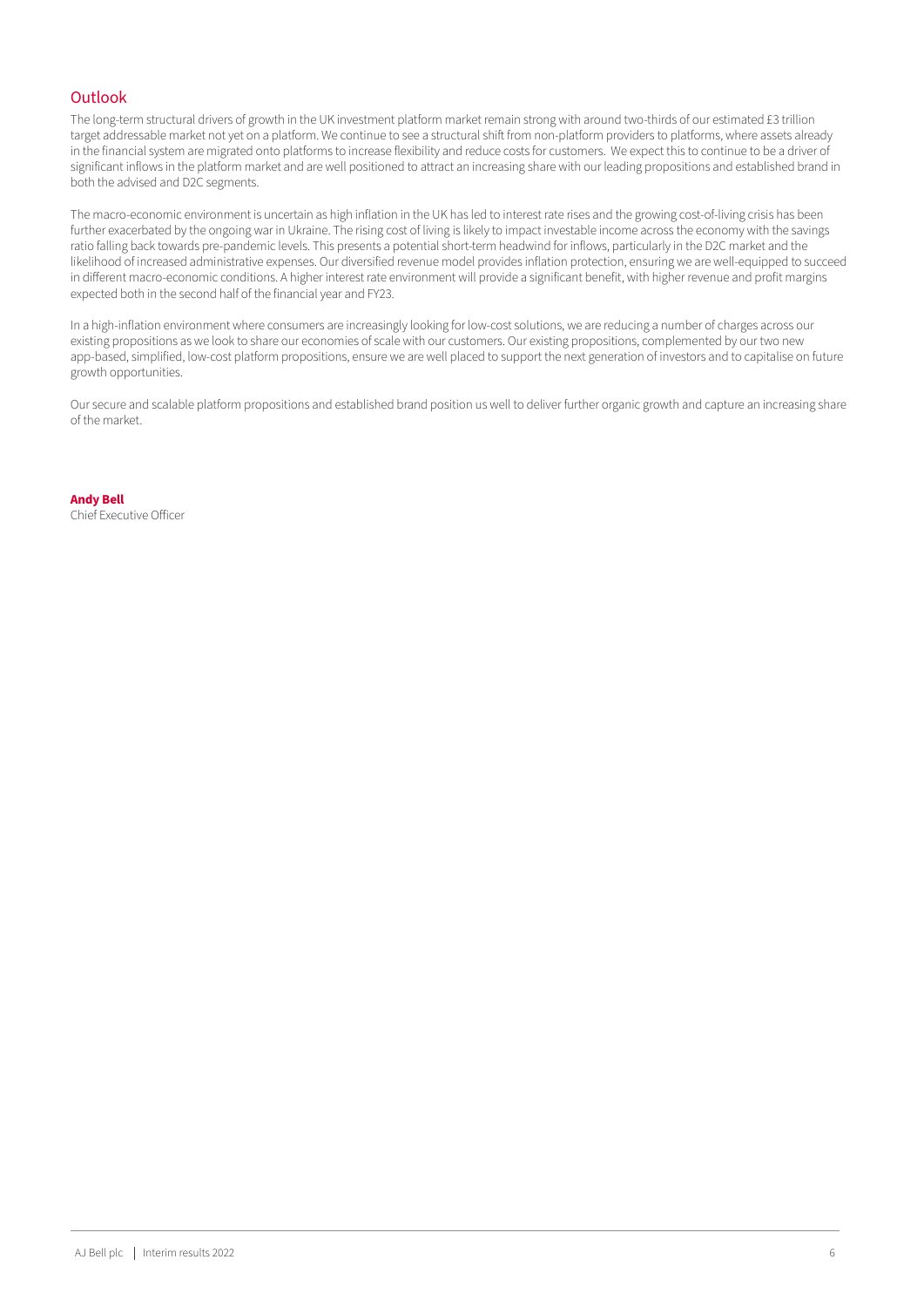# **Financial review**

The Group delivered a solid financial performance in the first half of the year, with revenue up to £75.5 million and PBT of £26.1 million. We have invested in our brand, technology and platform propositions as part of our growth strategy to capitalise on the opportunities created in the UK proper continuously that continues to benefit from long-term structural growth drivers.

#### Business performance

#### **Customers**

Customer numbers increased by 35,555 during the period to a total of 418,309. This growth has been driven by our platform propositions, with our D2C platform delivering a 10% increase in customers to 266,182 and our advised platform customers up by 8% to 137,201. In addition, our platform customer retention rate remained high at 95.4% (FY21: 95.0%).

|              | Six months ended<br>31 March 2022 | Six months ended<br>31 March 2021 | Year ended<br>30 September 2021 |
|--------------|-----------------------------------|-----------------------------------|---------------------------------|
| Platform     | 403.383                           | 332,276                           | 367,965                         |
| Non-platform | 14.926                            | 14.521                            | 14.789                          |
| <b>Total</b> | 418,309                           | 346,797                           | 382,754                         |

#### **Assets Under Administration**

Six months ended 31 March 2022

|                            | <b>Advised</b>  | D <sub>2</sub> C | <b>Total</b>    |                     |                     |  |
|----------------------------|-----------------|------------------|-----------------|---------------------|---------------------|--|
|                            | platform<br>£bn | platform<br>£bn  | platform<br>£bn | Non-platform<br>£bn | <b>Total</b><br>£bn |  |
| As at 1 October 2021       | 45.8            | 19.5             | 65.3            | 7.5                 | 72.8                |  |
| Inflows                    | 3.2             | 2.2              | 5.4             | 0.1                 | 5.5                 |  |
| Outflows                   | (1.7)           | (0.7)            | (2.4)           | (0.3)               | (2.7)               |  |
| Net inflows/(outflows)     | 1.5             | $1.5\,$          | 3.0             | (0.2)               | 2.8                 |  |
| Market and other movements | (0.8)           | (0.6)            | (1.4)           | (0.1)               | (1.5)               |  |
| As at 31 March 2022        | 46.5            | 20.4             | 66.9            | 7.2                 | 74.1                |  |

#### Six months ended 31 March 2021

|                            | <b>Advised</b><br>platform<br>£bn | D <sub>2</sub> C<br>platform<br>£bn | <b>Total</b><br>platform<br>£bn | Non-platform<br>£bn | <b>Total</b><br>£bn |
|----------------------------|-----------------------------------|-------------------------------------|---------------------------------|---------------------|---------------------|
| As at 1 October 2020       | 36.3                              | 13.4                                | 49.7                            | 6.8                 | 56.5                |
| Inflows                    | 2.8                               | 2.2                                 | 5.0                             | 0.1                 | 5.1                 |
| Outflows                   | (1.1)                             | (0.6)                               | (1.7)                           | (0.3)               | (2.0)               |
| Net inflows/(outflows)     | 1.7                               | 1.6                                 | 3.3                             | (0.2)               | 3.1                 |
| Market and other movements | 3.1                               | 1.9                                 | 5.0                             | 0.6                 | 5.6                 |
| As at 31 March 2021        | 41.1                              | 16.9                                | 58.0                            | 7.2                 | 65.2                |

We continued to see strong AUA inflows, driven by our platform propositions. Gross inflows in the period were £5.5 billion, up 8% compared to the previous year (HY21: £5.1 billion).

Outflows increased by £0.7 billion to £2.7 billion versus the comparative period. This increase was driven partly by an exceptional bulk annuity purchase by an adviser firm which resulted in a one-off outflow of £0.2 billion from both advised platform AUA and AJ Bell Investments AUM. We also saw £0.3 billion of non-platform outflows in the period following our decision to close our institutional stockbroking service during the first half. The final non-platform outflows relating to this closure, totalling approximately £1.8 billion, are expected to complete in the second half of the financial year.

The uncertainty across global markets driven by inflationary pressure on the cost of living and the war in Ukraine contributed a £1.5 billion adverse movement on asset values. This compares to favourable market movements of £5.6 billion in the comparative period last year. AUA closed at £74.1 billion, an increase of £1.3 billion in the period.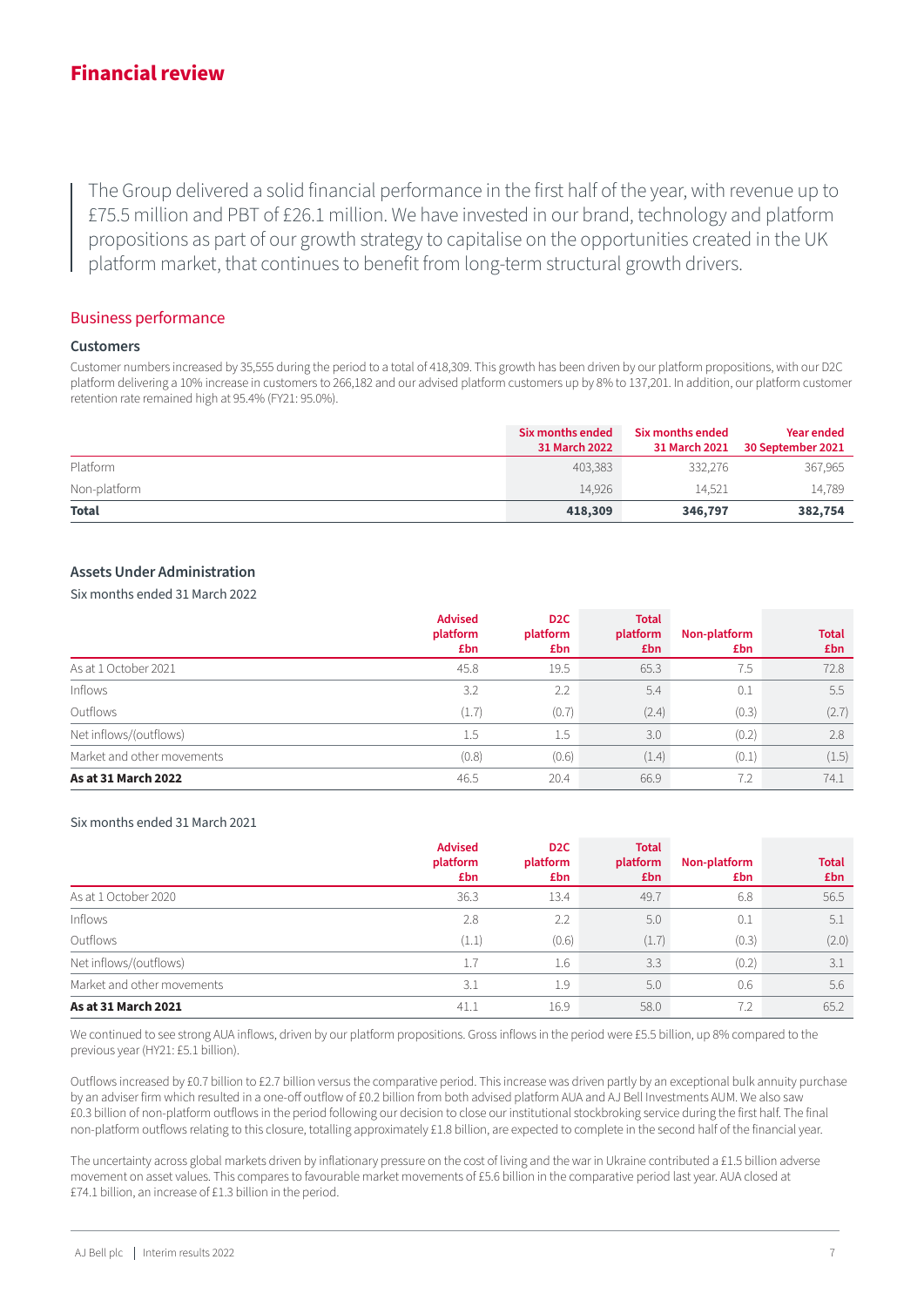#### Financial performance

#### **Revenue**

|                      | <b>Unaudited</b><br>Six months ended<br>31 March 2022<br>£000 | <b>Unaudited</b><br>Six months ended<br>31 March 2021<br>£000 | <b>Audited</b><br><b>Year ended</b><br>30 September 2021<br>£000 |
|----------------------|---------------------------------------------------------------|---------------------------------------------------------------|------------------------------------------------------------------|
| Recurring fixed      | 14,982                                                        | 14,050                                                        | 28,598                                                           |
| Recurring ad valorem | 42,365                                                        | 37,917                                                        | 77,955                                                           |
| Transactional        | 18,181                                                        | 21,930                                                        | 39,273                                                           |
| <b>Total</b>         | 75,528                                                        | 73,897                                                        | 145,826                                                          |

Revenue increased by 2% to £75.5 million (HY21: £73.9 million).

Revenue from recurring fixed fees increased by 7% to £15.0 million (HY21: £14.1 million), primarily due to higher pension administration revenue from our advised platform customers.

Recurring ad valorem revenue grew by 12% to £42.4 million (HY21: £37.9 million). The key driver of this growth was the increase in average AUA in the period. This was partially offset by a lower average interest rate earned on customer cash balances than in the comparative period last year.

Revenue from transactional fees decreased by 17% to £18.2 million (HY21: £21.9 million). This decrease was due to a normalisation of dealing activity levels in the current period following the significantly elevated levels seen in the first half of the prior year.

Our overall revenue margin of 20.3bps (HY21: 24.0bps) in the period reflects the reduced transactional revenues and lower average interest rate earned on cash as noted above.

Since the start of the financial year, the Bank of England base rate has increased from 0.1% to 1.0%. This higher interest rate environment will deliver a gradual increase in recurring ad valorem revenue across our platform. Whilst allowing for the impact of our planned price reductions for AJ Bell Investcentre and AJ Bell Youinvest, our consolidated revenue margin for FY22 is currently expected to be higher than the 20.3bps reported in the first half, with a further improvement anticipated in FY23.

#### **Administrative expenses**

|                         | <b>Unaudited</b><br>Six months ended<br>31 March 2022<br>£000 | <b>Unaudited</b><br>Six months ended<br>31 March 2021<br>£000 | <b>Audited</b><br><b>Year ended</b><br>30 September 2021<br>£000 |
|-------------------------|---------------------------------------------------------------|---------------------------------------------------------------|------------------------------------------------------------------|
| Distribution            | 7,592                                                         | 5,402                                                         | 11,095                                                           |
| Technology              | 14,771                                                        | 11,482                                                        | 25,765                                                           |
| Operational and support | 26,681                                                        | 24,978                                                        | 53,115                                                           |
| <b>Total</b>            | 49,044                                                        | 41,862                                                        | 89,975                                                           |

Administrative expenses increased by 17% to £49.0 million (HY21: £41.9 million).

Distribution costs increased by 41% to £7.6 million (HY21: £5.4 million) as we continued to invest in our brand to help deliver long-term growth. In February we launched a new national TV advertising campaign and we also increased D2C marketing activity in the period. The year-on-year increase is also partly reflective of a lower than normal spend in the prior year, when both advertising and sponsorship opportunities were limited by COVID-19 restrictions. We expect the rate of increase in distribution costs to moderate over the course of the full year as planned, following the higher activity undertaken in the first half in the lead-up to the tax year end.

Technology costs increased by 29% to £14.8 million (HY21: £11.5 million). This increase reflects the continued investment in growing the size of our technology team, enabling us to deliver change initiatives to support our continued growth whilst also developing our new propositions, Dodl and Touch. A significant proportion of the increase in technology costs related to the Adalpha acquisition in March 2021. Excluding Adalpha-related costs in the period of £1.7 million (HY21: £0.3 million), underlying technology costs increased by 17% year-on-year.

Operational and support costs increased by 7% to £26.7 million (HY21: £25.0 million) as the business continued to scale efficiently. The higher costs were driven by an increase in the average number of employees to support our continued growth, partially offset by lower costs resulting from the reduced customer dealing activity during the period. Excluding the impact of dealing-related costs, underlying operational and support costs increased by 10% year-on-year.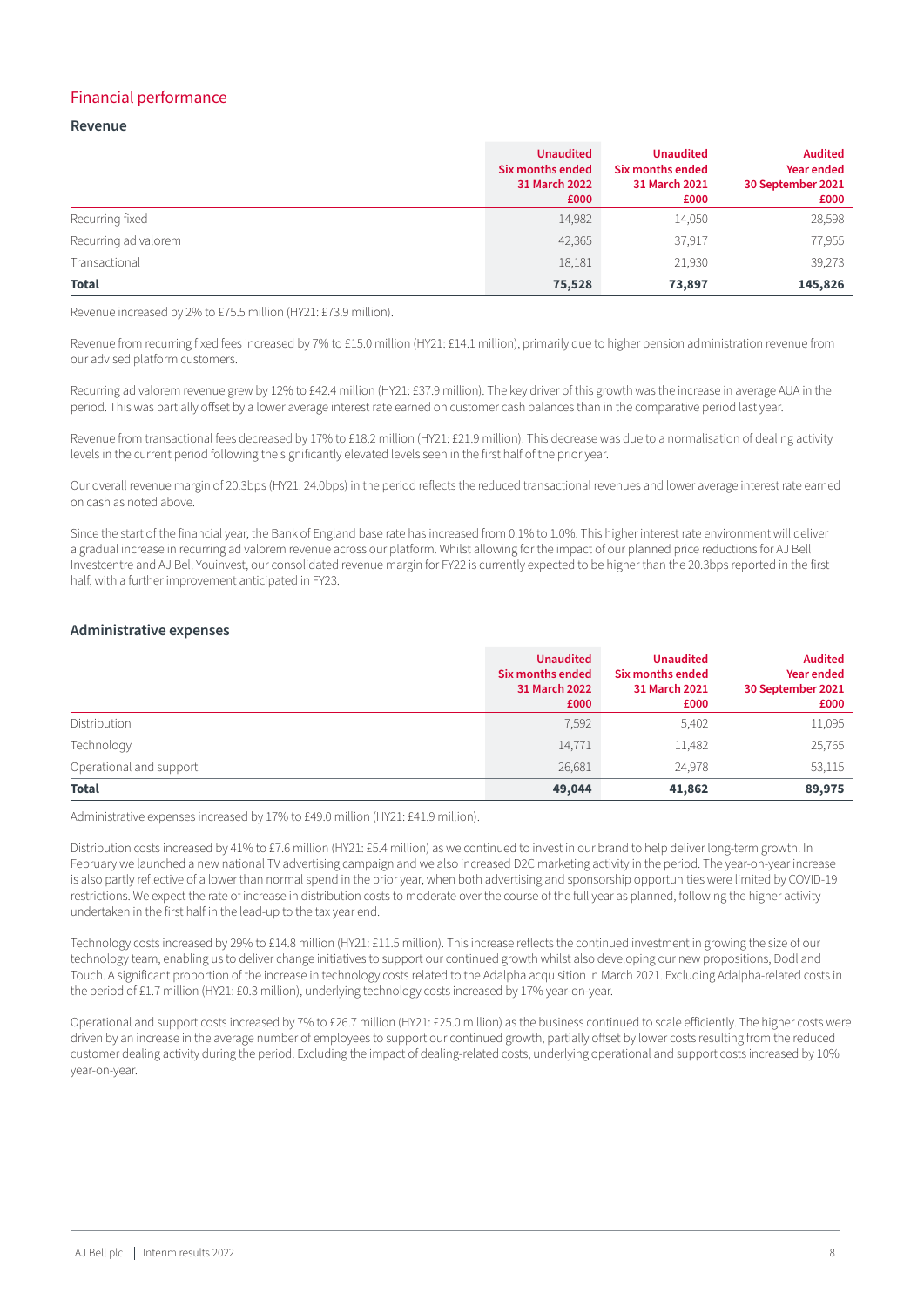#### **Profit and earnings**

PBT of £26.1 million (HY21: £31.6 million) and PBT margin of 34.6% (HY21: 42.8%) reflect the lower revenue margin in the period and planned investment in our brand, technology and product propositions to drive long term growth. PBT margin for the full year is expected to increase, driven by the higher revenue margin that is more than offsetting increases in administrative expenses.

The effective rate of tax for the period was 20.0% (HY21: 18.7%), slightly higher than the standard rate of UK Corporation Tax of 19.0%, as a result of disallowable charges relating to the Adalpha earn-out arrangement.

Basic earnings per share fell by 19% to 5.10p (HY21: 6.29p). Diluted earnings per share (DEPS), which accounts for the dilutive impact of outstanding share awards, decreased by 19% to 5.08p (HY21: 6.26p).

#### Financial position

#### **Capital and liquidity**

The Group's financial position remains strong, with net assets totalling £115.9 million (HY21: £117.9 million) at 31 March 2022 and a return on assets of 18% (HY21: 22%).

We operate a highly cash-generative business, with a short working capital cycle that ensures profits are quickly converted into cash. Our period end balance sheet included cash balances of £73.2 million.

We have continued to maintain a healthy surplus over our regulatory capital requirement throughout the period. The Investment Firm Prudential Regime (IFPR) came into effect from 1 January 2022, focusing prudential requirements on the potential harm the firm can pose to its customers, markets and itself whilst introducing a basic liquidity requirement for all investment firms. We are currently undertaking our first Internal Capital and Risk Assessment (ICARA) process as required by the new regime; this is not expected to have a material impact on our capital requirements.

#### **Dividend**

The Board has declared an interim dividend of 2.78 pence per share (HY21: 2.46 pence per share), representing 40% of the FY21 total ordinary dividend of 6.96 pence per share, in line with our dividend policy.

The interim dividend declared reflects the financial strength of the business, as evidenced by our well-capitalised, profitable and highly cash-generative business model.

#### **Michael Summersgill**

Deputy Chief Executive Officer and Chief Financial Officer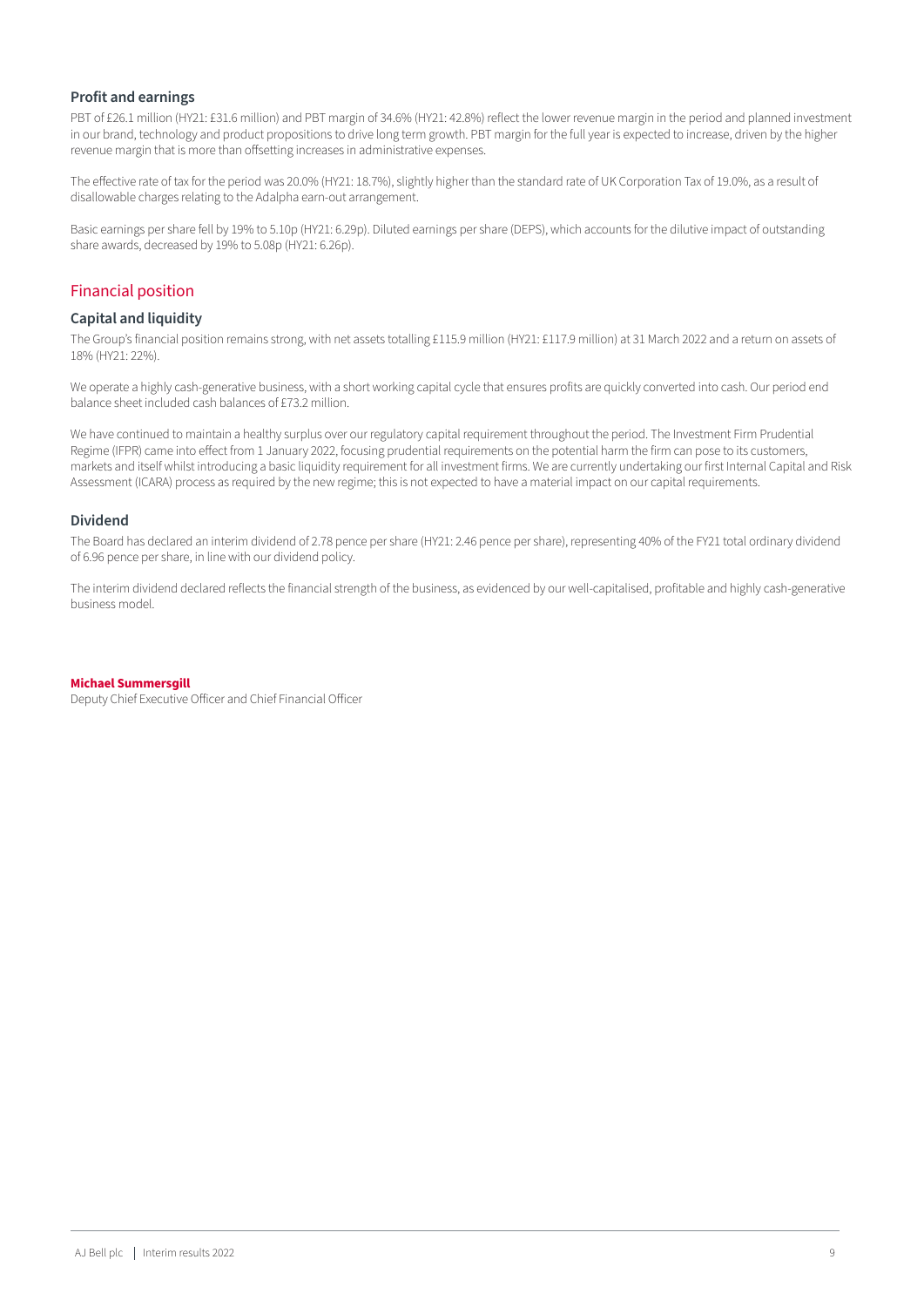# **Responsibility statement**

#### Directors' responsibility statement

We confirm that to the best of our knowledge:

- a) the condensed set of financial statements has been prepared in accordance with IAS 34 Interim Financial Reporting as issued by the IASB and adopted for use in the UK; and
- b) the Interim management report includes a fair review of the information required by:
	- i. DTR 4.2.7R of the Disclosure Guidance and Transparency Rules, being an indication of important events that have occurred during the first six months of the financial year and their impact on the condensed set of financial statements; and a description of the principal risks and uncertainties facing the Group for the remaining six months of the financial year; and
	- ii. DTR 4.2.8R of the Disclosure Guidance and Transparency Rules, being related-party transactions that have taken place in the first six months of the current financial year and that have materially affected the financial position or performance of the Group during that period; and any changes in the related-party transactions described in the last annual report that could do so.

By order of the Board:

#### **Christopher Bruce Robinson**

Company Secretary 25 May 2022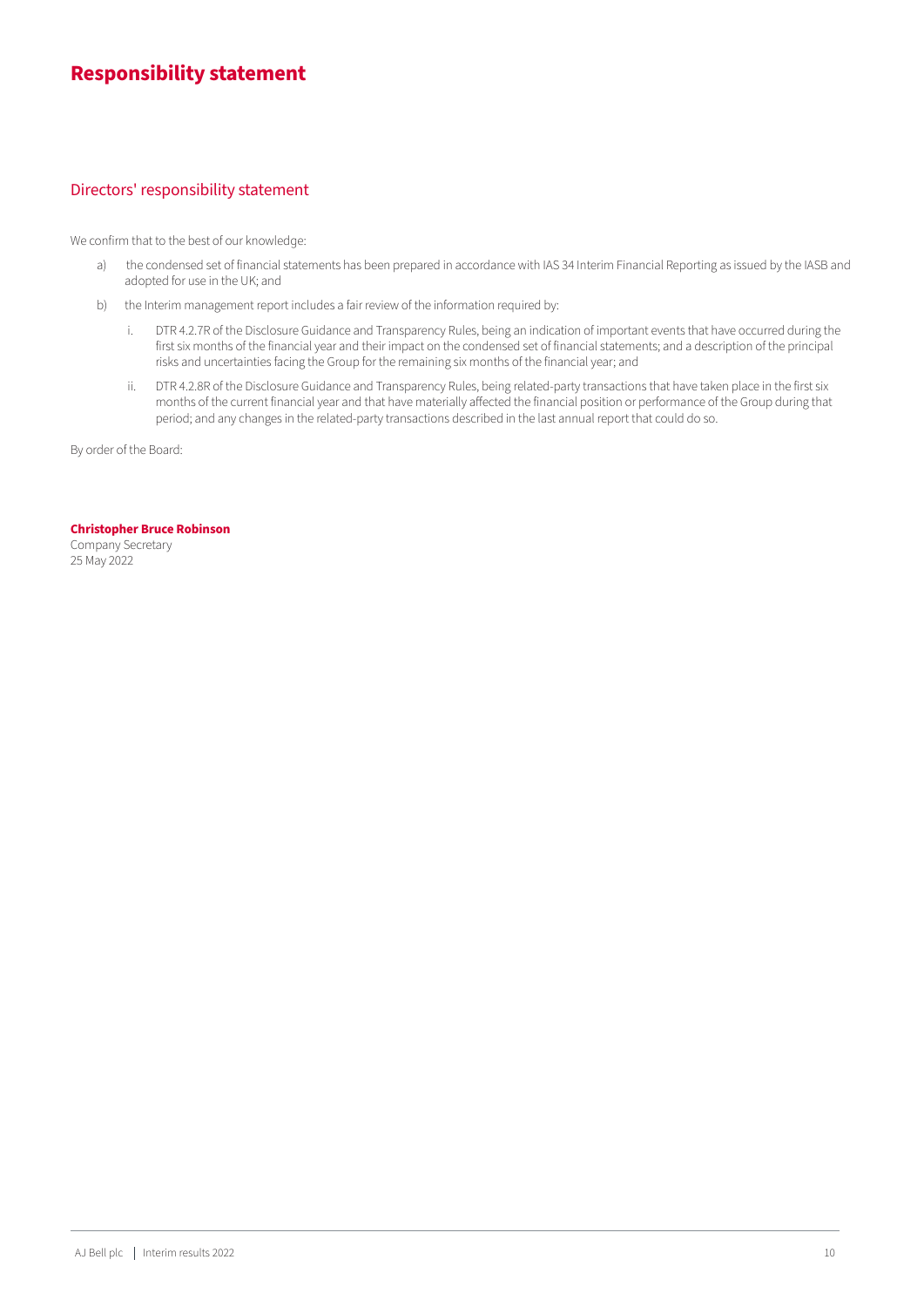# **Independent review report to AJ Bell plc**

#### Conclusion

Based on our review, nothing has come to our attention that causes us to believe that the condensed set of financial statements in the half-yearly financial report for the six months ended 31 March 2022 is not prepared, in all material respects, in accordance with UK adopted International Accounting Standard 34 and the Disclosure Guidance and Transparency Rules of the United Kingdom's Financial Conduct Authority.

We have been engaged by the Company to review the condensed set of financial statements in the half-yearly financial report for the six months ended 31 March 2022 which comprises the condensed consolidated income statement, the condensed consolidated statement of financial position, the condensed consolidated statement of changes in equity, the condensed consolidated statement of cash flows and the related explanatory notes.

#### Basis for conclusion

We conducted our review in accordance with International Standard on Review Engagements (UK) 2410, "Review of Interim Financial Information Performed by the Independent Auditor of the Entity" ("ISRE (UK) 2410"). A review of interim financial information consists of making enquiries, primarily of persons responsible for financial and accounting matters, and applying analytical and other review procedures. A review is substantially less in scope than an audit conducted in accordance with International Standards on Auditing (UK) and consequently does not enable us to obtain assurance that we would become aware of all significant matters that might be identified in an audit. Accordingly, we do not express an audit opinion.

As disclosed in note 2, the annual financial statements of the Group are prepared in accordance with UK adopted international accounting standards. The condensed set of financial statements included in this half-yearly financial report has been prepared in accordance with UK adopted International Accounting Standard 34, "Interim Financial Reporting".

#### Conclusions relating to going concern

Based on our review procedures, which are less extensive than those performed in an audit as described in the Basis for conclusion section of this report, nothing has come to our attention to suggest that the Directors have inappropriately adopted the going concern basis of accounting or that the Directors have identified material uncertainties relating to going concern that are not appropriately disclosed.

This conclusion is based on the review procedures performed in accordance with ISRE (UK) 2410, however future events or conditions may cause the Group to cease to continue as a going concern.

#### Responsibilities of Directors

The Directors are responsible for preparing the half-yearly financial report in accordance with the Disclosure Guidance and Transparency Rules of the United Kingdom's Financial Conduct Authority.

In preparing the half-yearly financial report, the Directors are responsible for assessing the Company's ability to continue as a going concern, disclosing, as applicable, matters related to going concern and using the going concern basis of accounting unless the Directors either intend to liquidate the Company or to cease operations, or have no realistic alternative but to do so.

#### Auditor's responsibilities for the review of the financial information

In reviewing the half-yearly report, we are responsible for expressing to the Company a conclusion on the condensed set of financial statements in the half-yearly financial report. Our conclusion, including our Conclusions Relating to Going Concern, are based on procedures that are less extensive than audit procedures, as described in the Basis for Conclusion paragraph of this report.

#### Use of our report

Our report has been prepared in accordance with the terms of our engagement to assist the Company in meeting the requirements of the Disclosure Guidance and Transparency Rules of the United Kingdom's Financial Conduct Authority and for no other purpose. No person is entitled to rely on this report unless such a person is a person entitled to rely upon this report by virtue of and for the purpose of our terms of engagement or has been expressly authorised to do so by our prior written consent. Save as above, we do not accept responsibility for this report to any other person or for any other purpose and we hereby expressly disclaim any and all such liability.

**BDO LLP** Chartered Accountants London, UK 25 May 2022

BDO LLP is a limited liability partnership registered in England and Wales (with registered number OC305127).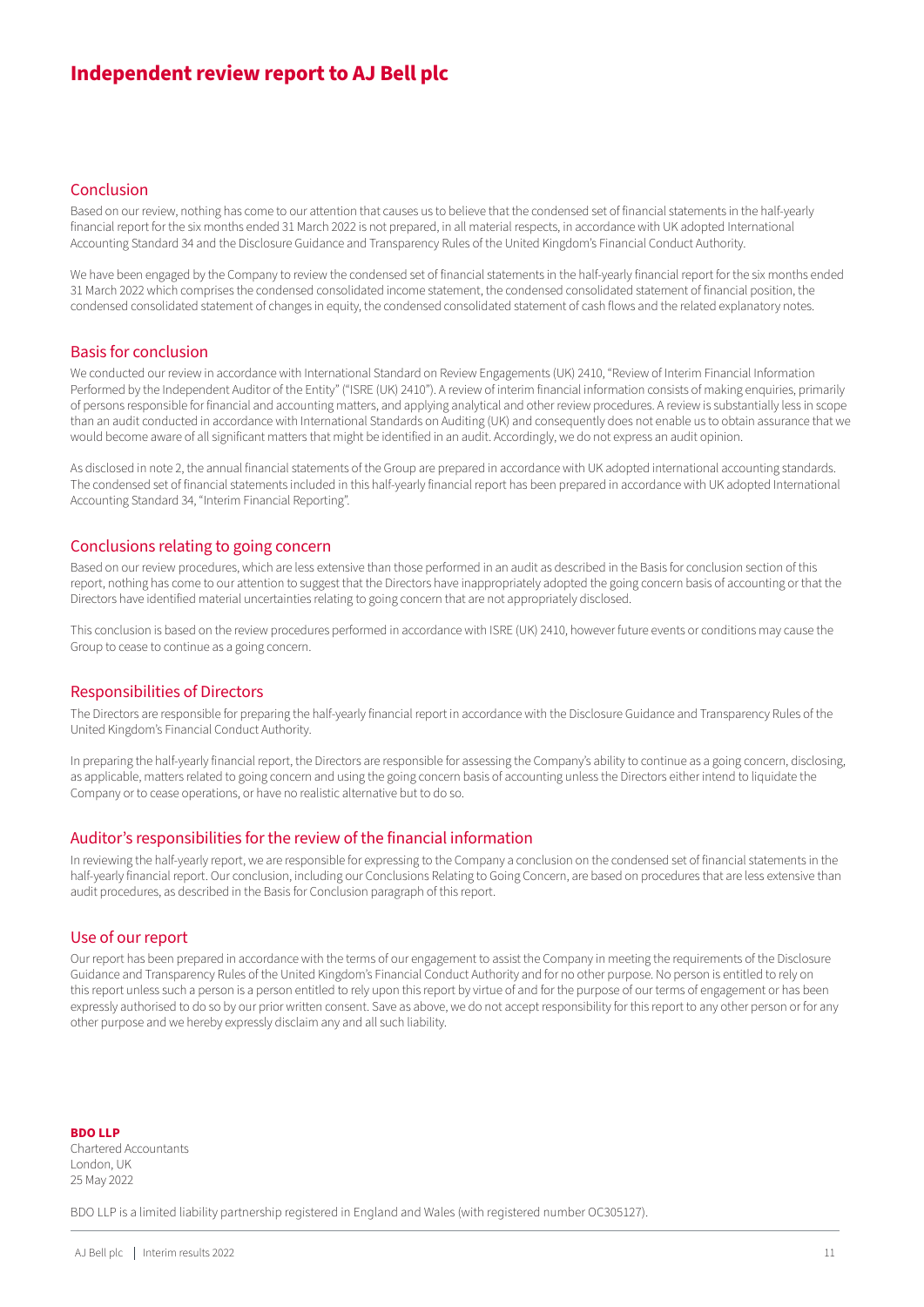# **Condensed consolidated income statement**

**For the six months ended 31 March 2022**

|                                        | <b>Notes</b> | <b>Unaudited</b><br><b>Six months ended</b><br>31 March 2022<br>£000 | <b>Unaudited</b><br><b>Six months ended</b><br>31 March 2021<br>£000 | <b>Audited</b><br><b>Year ended</b><br>30 September 2021<br>£000 |
|----------------------------------------|--------------|----------------------------------------------------------------------|----------------------------------------------------------------------|------------------------------------------------------------------|
| Revenue                                |              | 75,528                                                               | 73,897                                                               | 145,826                                                          |
| Administrative expenses                |              | (49,044)                                                             | (41,862)                                                             | (89, 975)                                                        |
| <b>Operating profit</b>                |              | 26,484                                                               | 32,035                                                               | 55,851                                                           |
| Investment income                      |              | 13                                                                   | 6                                                                    | 23                                                               |
| Finance costs                          |              | (381)                                                                | (398)                                                                | (790)                                                            |
| <b>Profit before tax</b>               |              | 26,116                                                               | 31,643                                                               | 55,084                                                           |
| Tax expense                            | 7            | (5,216)                                                              | (5,926)                                                              | (11,262)                                                         |
| Profit for the period attributable to: |              |                                                                      |                                                                      |                                                                  |
| Equity holders of the parent company   |              | 20,900                                                               | 25,717                                                               | 43,822                                                           |
| <b>Earnings per ordinary share:</b>    |              |                                                                      |                                                                      |                                                                  |
| Basic (pence)                          | 8            | 5.10                                                                 | 6.29                                                                 | 10.71                                                            |
| Diluted (pence)                        | 8            | 5.08                                                                 | 6.26                                                                 | 10.67                                                            |

All revenue, profit and earnings are in respect of continuing operations.

There were no other components of recognised income or expense in any of the periods presented and consequently no statement of other comprehensive income has been presented.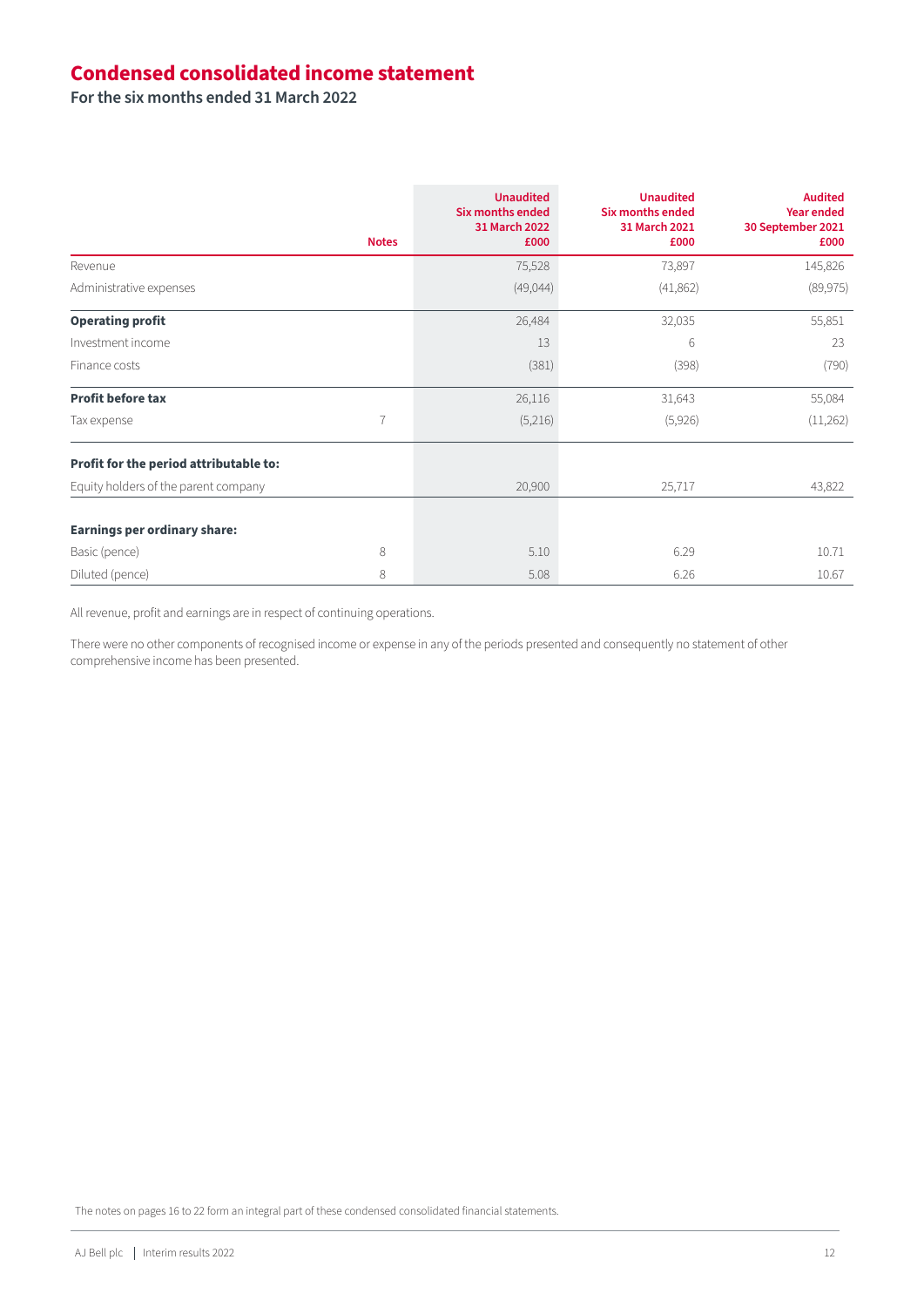# **Condensed consolidated statement of financial position**

**As at 31 March 2022**

|                                | <b>Notes</b> | <b>Unaudited</b><br>31 March 2022<br>£000 | <b>Unaudited</b><br>31 March 2021<br>£000 | <b>Audited</b><br>30 September 2021<br>£000 |
|--------------------------------|--------------|-------------------------------------------|-------------------------------------------|---------------------------------------------|
| <b>Assets</b>                  |              |                                           |                                           |                                             |
| <b>Non-current assets</b>      |              |                                           |                                           |                                             |
| Goodwill                       |              | 6,991                                     | 6,991                                     | 6,991                                       |
| Other intangible assets        | 9            | 7,716                                     | 4,350                                     | 6,014                                       |
| Property, plant and equipment  | 9            | 3,501                                     | 3,426                                     | 3,351                                       |
| Right-of-use assets            | 9            | 12,531                                    | 13,650                                    | 13,325                                      |
| Deferred tax asset             |              | 598                                       | 797                                       | 940                                         |
|                                |              | 31,337                                    | 29,214                                    | 30,621                                      |
| <b>Current assets</b>          |              |                                           |                                           |                                             |
| Trade and other receivables    |              | 39,921                                    | 39,727                                    | 34,408                                      |
| Current tax receivable         |              | 673                                       |                                           | 51                                          |
| Cash and cash equivalents      |              | 73,205                                    | 80,596                                    | 97,062                                      |
|                                |              | 113,799                                   | 120,323                                   | 131,521                                     |
| <b>Total assets</b>            |              | 145,136                                   | 149,537                                   | 162,142                                     |
| <b>Liabilities</b>             |              |                                           |                                           |                                             |
| <b>Current liabilities</b>     |              |                                           |                                           |                                             |
| Trade and other payables       |              | (11, 555)                                 | (11, 577)                                 | (12, 765)                                   |
| Current tax liabilities        |              |                                           | (1,200)                                   |                                             |
| Lease liabilities              |              | (1,658)                                   | (1,404)                                   | (1,708)                                     |
| Provisions                     | 10           | (1, 466)                                  | (1,570)                                   | (1,526)                                     |
|                                |              | (14, 679)                                 | (15, 751)                                 | (15,999)                                    |
| <b>Non-current liabilities</b> |              |                                           |                                           |                                             |
| Lease liabilities              |              | (13,058)                                  | (14,292)                                  | (13,886)                                    |
| Provisions                     | 10           | (1, 549)                                  | (1, 549)                                  | (1, 549)                                    |
|                                |              | (14,607)                                  | (15, 841)                                 | (15, 435)                                   |
| <b>Total liabilities</b>       |              | (29, 286)                                 | (31,592)                                  | (31, 434)                                   |
| <b>Net assets</b>              |              | 115,850                                   | 117,945                                   | 130,708                                     |
| <b>Equity</b>                  |              |                                           |                                           |                                             |
| Share capital                  | $11\,$       | 51                                        | 51                                        | 51                                          |
| Share premium                  |              | 8,917                                     | 8,647                                     | 8,658                                       |
| Own shares                     |              | (488)                                     | (1,037)                                   | (740)                                       |
| Retained earnings              |              | 107,370                                   | 110,284                                   | 122,739                                     |
| <b>Total equity</b>            |              | 115,850                                   | 117,945                                   | 130,708                                     |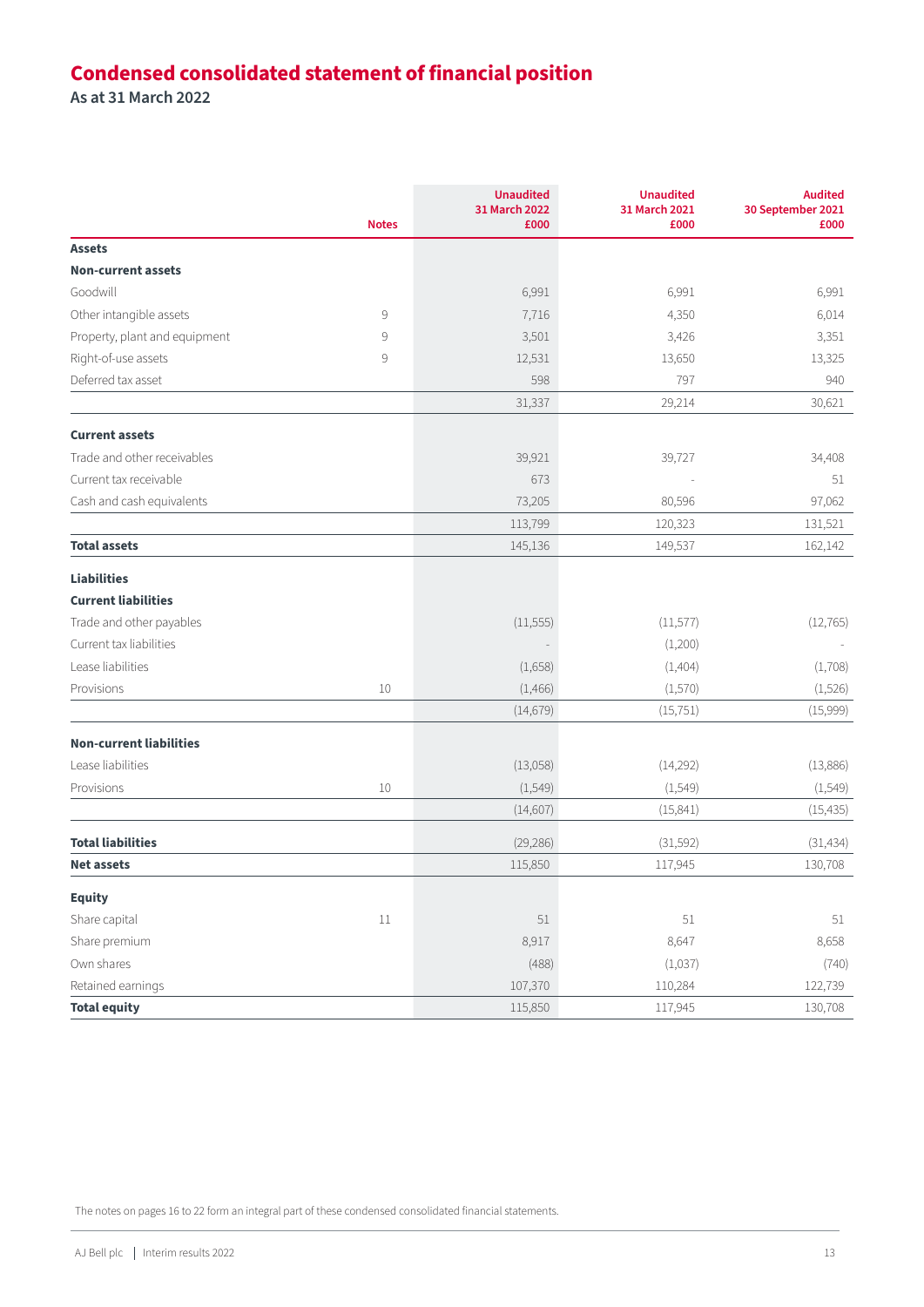# **Condensed consolidated statement of changes in equity**

**For the six months ended 31 March 2022**

|                                                                  | <b>Share capital</b><br>£000 | <b>Share premium</b><br>£000 | <b>Own shares</b><br>£000 | <b>Retained earnings</b><br>£000 | <b>Total equity</b><br>£000 |
|------------------------------------------------------------------|------------------------------|------------------------------|---------------------------|----------------------------------|-----------------------------|
| <b>Balance at 1 October 2021</b>                                 | 51                           | 8,658                        | (740)                     | 122,739                          | 130,708                     |
| Total comprehensive income for the period:                       |                              |                              |                           |                                  |                             |
| Profit for the period                                            |                              |                              |                           | 20,900                           | 20,900                      |
| <b>Transactions with owners, recorded directly</b><br>in equity: |                              |                              |                           |                                  |                             |
| Issue of shares                                                  |                              | 259                          |                           |                                  | 259                         |
| Dividends paid                                                   |                              |                              |                           | (38, 971)                        | (38, 971)                   |
| Equity-settled share-based payment transactions                  |                              |                              |                           | 3,016                            | 3,016                       |
| Deferred tax effect of share-based payment<br>transactions       |                              | ٠                            |                           | (224)                            | (224)                       |
| Tax relief on exercise of share options                          |                              |                              |                           | 162                              | 162                         |
| Share transfer relating to EIP                                   | ٠                            | $\overline{\phantom{a}}$     | 252                       | (252)                            |                             |
| Total transactions with owners                                   | $\overline{\phantom{a}}$     | 259                          | 252                       | (36, 269)                        | (35, 758)                   |
| <b>Balance at 31 March 2022</b>                                  | 51                           | 8,917                        | (488)                     | 107,370                          | 115,850                     |

|                                                                  | <b>Share capital</b><br>£000 | <b>Share premium</b><br>£000 | <b>Own shares</b><br>£000 | <b>Retained earnings</b><br>£000 | <b>Total equity</b><br>£000 |
|------------------------------------------------------------------|------------------------------|------------------------------|---------------------------|----------------------------------|-----------------------------|
| <b>Balance at 1 October 2020</b>                                 | 51                           | 8,459                        | (1, 147)                  | 102,103                          | 109,466                     |
| Total comprehensive income for the period:                       |                              |                              |                           |                                  |                             |
| Profit for the period                                            |                              |                              |                           | 25,717                           | 25,717                      |
| <b>Transactions with owners, recorded directly</b><br>in equity: |                              |                              |                           |                                  |                             |
| Issue of shares                                                  |                              | 188                          |                           |                                  | 188                         |
| Dividends paid                                                   |                              |                              |                           | (19,070)                         | (19,070)                    |
| Equity-settled share-based payment transactions                  |                              |                              |                           | 1,656                            | 1,656                       |
| Deferred tax effect of share-based payment<br>transactions       |                              |                              |                           | (228)                            | (228)                       |
| Tax relief on exercise of share options                          |                              |                              |                           | 216                              | 216                         |
| Share transfer relating to EIP                                   |                              |                              | 110                       | (110)                            |                             |
| Total transactions with owners                                   | $\overline{\phantom{a}}$     | 188                          | 110                       | (17, 536)                        | (17,238)                    |
| <b>Balance at 31 March 2021</b>                                  | 51                           | 8,647                        | (1,037)                   | 110,284                          | 117,945                     |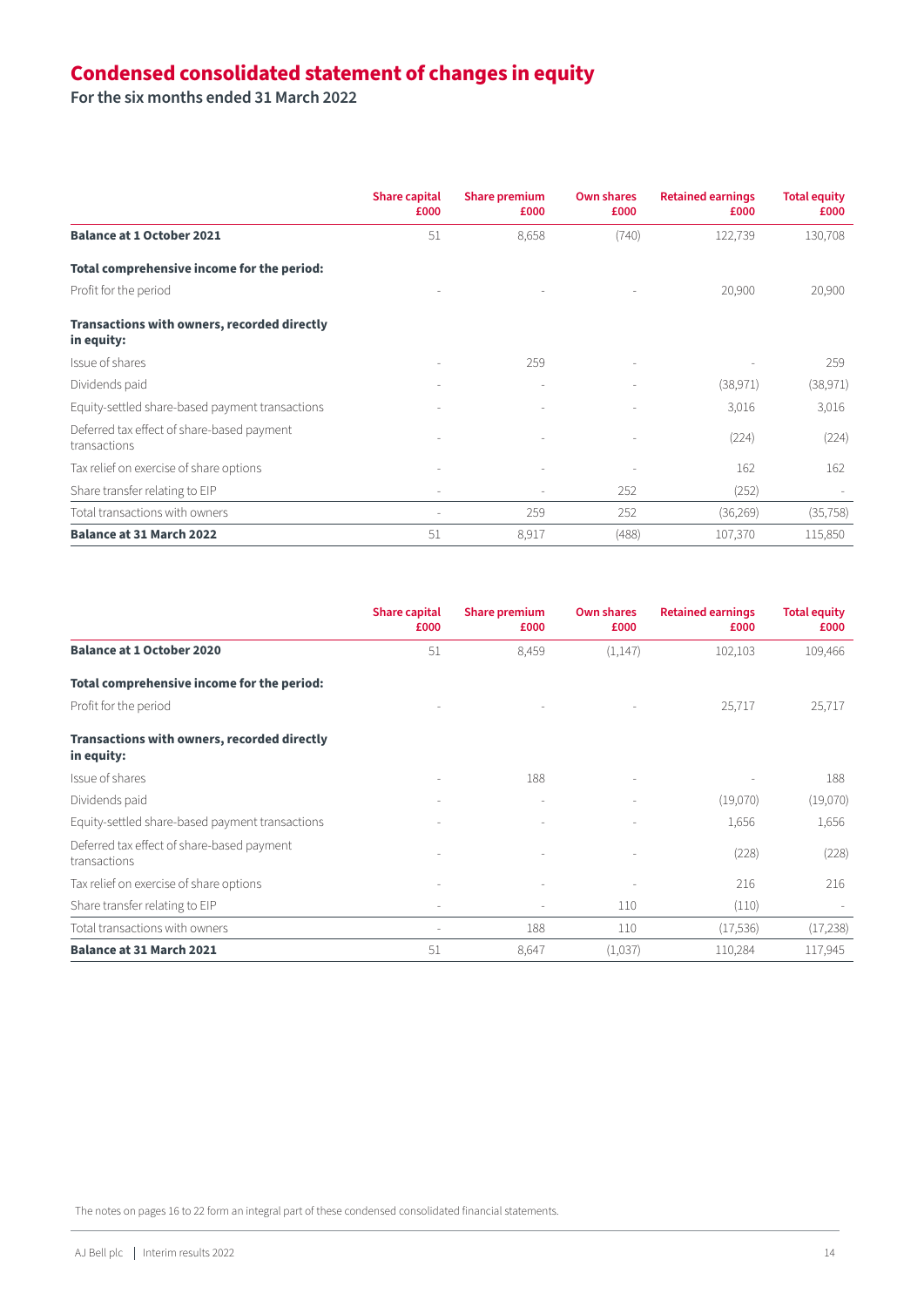# **Condensed consolidated statement of cash flows**

**For the six months ended 31 March 2022**

|                                                         | <b>Notes</b> | <b>Unaudited</b><br><b>Six months ended</b><br>31 March 2022<br>£000 | <b>Unaudited</b><br>Six months ended<br>31 March 2021<br>£000 | <b>Audited</b><br><b>Year ended</b><br>30 September 2021<br>£000 |
|---------------------------------------------------------|--------------|----------------------------------------------------------------------|---------------------------------------------------------------|------------------------------------------------------------------|
| <b>Cash flows from operating activities</b>             |              |                                                                      |                                                               |                                                                  |
| Profit for the period                                   |              | 20,900                                                               | 25,717                                                        | 43,822                                                           |
| Adjustments for:                                        |              |                                                                      |                                                               |                                                                  |
| Investment income                                       |              | (13)                                                                 | (6)                                                           | (23)                                                             |
| Finance costs                                           |              | 381                                                                  | 398                                                           | 790                                                              |
| Income Tax expense                                      |              | 5,216                                                                | 5,926                                                         | 11,262                                                           |
| Depreciation and amortisation                           |              | 1,741                                                                | 2,035                                                         | 3,623                                                            |
| Share-based payment expense                             |              | 2,193                                                                | 1,277                                                         | 4,952                                                            |
| Decrease in provisions and other payables               |              | (60)                                                                 | (25)                                                          | (69)                                                             |
| Loss on disposal of property, plant and equipment       |              | 5                                                                    |                                                               | 13                                                               |
| Profit on disposal of right-of-use assets               |              |                                                                      | (3)                                                           | (3)                                                              |
| Increase in trade and other receivables                 |              | (5,513)                                                              | (9,154)                                                       | (3,835)                                                          |
| Decrease in trade and other payables                    |              | (1,210)                                                              | (2,535)                                                       | (1, 347)                                                         |
| <b>Cash generated from operations</b>                   |              | 23,640                                                               | 23,630                                                        | 59,185                                                           |
| Income Tax paid                                         |              | (5,558)                                                              | (4,766)                                                       | (11, 455)                                                        |
| Interest expense paid                                   |              |                                                                      | (1)                                                           | (1)                                                              |
| Net cash flows from operating activities                |              | 18,082                                                               | 18,863                                                        | 47,729                                                           |
| <b>Cash flows from investing activities</b>             |              |                                                                      |                                                               |                                                                  |
| Additions to other intangible assets                    | 9            | (1, 317)                                                             | (1, 413)                                                      | (2,370)                                                          |
| Purchase of property, plant and equipment               | 9            | (664)                                                                | (732)                                                         | (1,174)                                                          |
| Acquisition of a subsidiary, net of cash acquired       |              |                                                                      | (2, 561)                                                      | (2, 561)                                                         |
| Interest received                                       |              | 13                                                                   | 6                                                             | 23                                                               |
| Net cash used in investing activities                   |              | (1,968)                                                              | (4,700)                                                       | (6,082)                                                          |
| <b>Cash flows from financing activities</b>             |              |                                                                      |                                                               |                                                                  |
| Payments of principal in relation to lease liabilities  |              | (878)                                                                | (672)                                                         | (1,241)                                                          |
| Payments of interest on lease liabilities               |              | (381)                                                                | (397)                                                         | (789)                                                            |
| Proceeds from issue of share capital                    | 11           | 259                                                                  | 188                                                           | 199                                                              |
| Dividends paid                                          | 12           | (38, 971)                                                            | (19,070)                                                      | (29, 138)                                                        |
| Net cash used in financing activities                   |              | (39, 971)                                                            | (19, 951)                                                     | (30, 969)                                                        |
| Net (decrease)/increase in cash and<br>cash equivalents |              | (23, 857)                                                            | (5,788)                                                       | 10,678                                                           |
| Cash and cash equivalents at beginning of period        |              | 97,062                                                               | 86,384                                                        | 86,384                                                           |
| Cash and cash equivalents at end of period              |              | 73,205                                                               | 80,596                                                        | 97,062                                                           |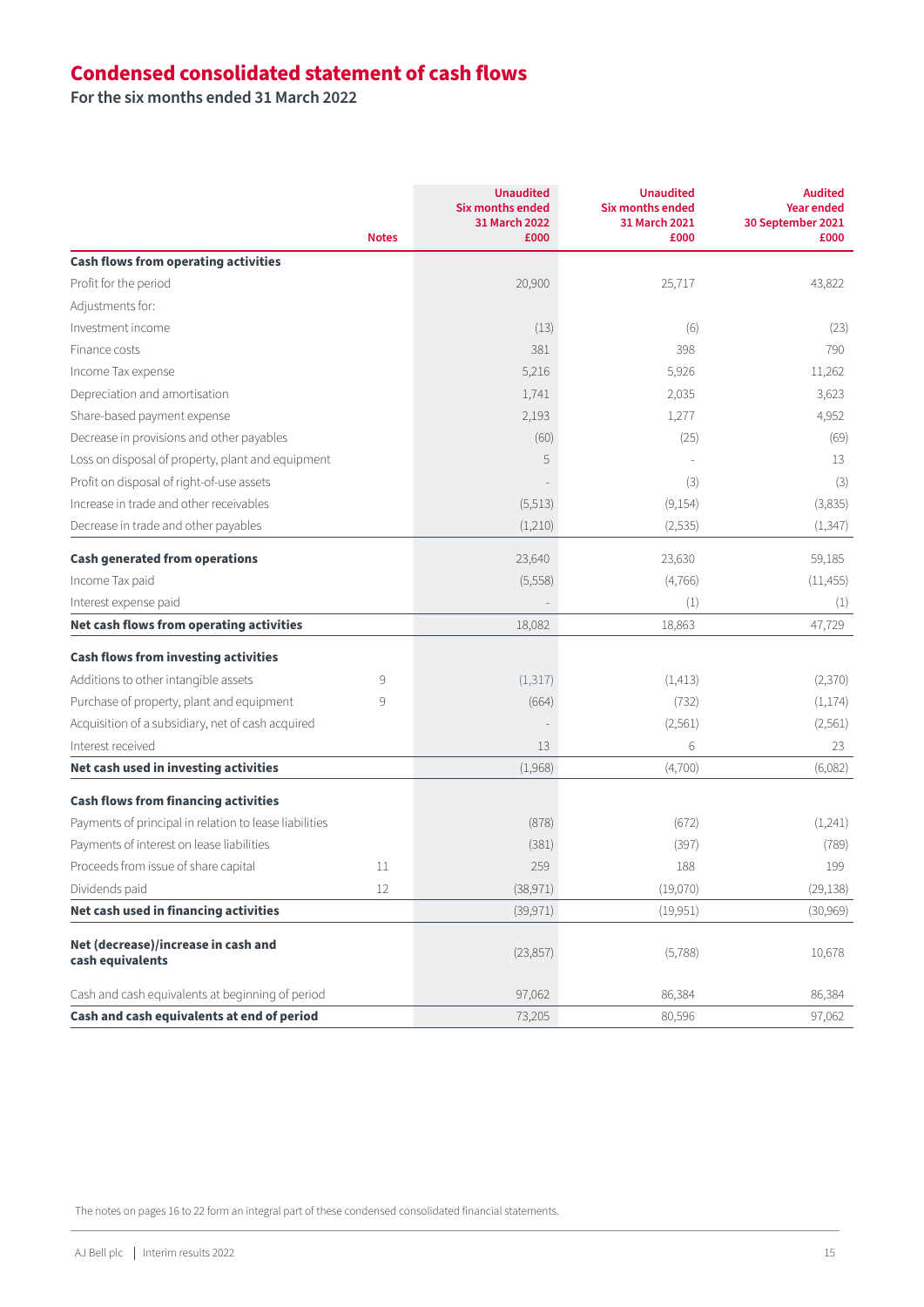**For the six months ended 31 March 2022**

#### 1. General information

AJ Bell plc ('the Company') is the Parent Company of the AJ Bell group of companies (together 'the Group'). The Group provides investment administration, dealing and custody services. The Company is a public limited company which is listed on the Main Market of the London Stock Exchange and incorporated and domiciled in the United Kingdom. The Company's number is 04503206 and the registered office is 4 Exchange Quay, Salford Quays, Manchester, M5 3EE.

#### 2. Basis of preparation

The condensed consolidated interim financial statements ('interim financial statements') have been prepared in accordance with IAS 34 'Interim Financial Reporting' as issued by the IASB and adopted for use in the UK. They do not include all of the information and disclosures required for full annual financial statements and therefore should be read in conjunction with the AJ Bell plc Annual Report and Financial Statements for the year ended 30 September 2021, which were prepared under International Financial Reporting Standards (IFRSs) as adopted pursuant to Regulation (EC) No 1606/2002 as it applies in the European Union and in accordance with the requirements of the Companies Act 2006. The change from EU adopted IFRS to UK adopted international accounting standards did not result in any changes to the accounting policies applied.

The interim financial statements have been prepared on the historical cost basis and are presented in pounds sterling, which is the currency of the primary economic environment in which the Group operates. All amounts have been rounded to the nearest thousand, unless otherwise stated.

The financial information contained in the interim financial statements does not constitute statutory accounts within the meaning of section 434 of the Companies Act 2006. The financial information for the year ended 30 September 2021 has been derived from the audited financial statements of AJ Bell plc for that year, which have been reported on by the Company's auditor and delivered to the registrar of companies. The report of the auditor was:

- i. unqualified, and
- ii. did not include a reference to any matters to which the auditors drew attention by way of emphasis without qualifying their report; and
- iii. did not contain a statement under section 498 (2) or (3) of the Companies Act 2006.

The consolidated financial statements of the Group for the year ended 30 September 2021 are available to view online at ajbell.co.uk/investor-relations.

#### **Going concern**

The Group's forecasts and objectives, considering a number of potential changes in trading conditions, show that the Group should be able to operate at adequate levels of both liquidity and capital for at least 12 months from the date of signing this report. The Directors have performed a number of stress tests, covering a significant reduction in equity market values and a reduction in interest income with a further Group-specific, idiosyncratic stress relating to a scenario whereby prolonged IT issues cause a reduction in customers. These provide assurance that the Group has sufficient capital and liquidity to operate under stressed conditions.

Consequently, after making reasonable enquiries, the Directors are satisfied that the Group has sufficient financial resources to continue in business for at least 12 months from the date of signing the interim report and therefore have continued to adopt the going concern basis in preparing the interim financial statements.

#### **Significant accounting policies**

The accounting policies adopted by the Group in these interim financial statements are consistent with those applied by the Group in its consolidated financial statements for the year ended 30 September 2021.

The following amendments and interpretations became effective during the year. Their adoption has not had any significant impact on the Group.

|                                               |                                                                       | <b>Effective from</b> |
|-----------------------------------------------|-----------------------------------------------------------------------|-----------------------|
| IFRS 9, IAS 39, IFRS 7, IFRS 4<br>and IFRS 16 | Interest Rate Benchmark Reform - Phase 2<br>(Amendments)              | 1 January 2021        |
| IFRS 16                                       | Covid-19-Related Rent Concessions beyond 30 June<br>2021 (Amendments) | 1 April 2021          |

The Group has not early adopted any other standard, interpretation or amendment that has been issued but is not yet effective.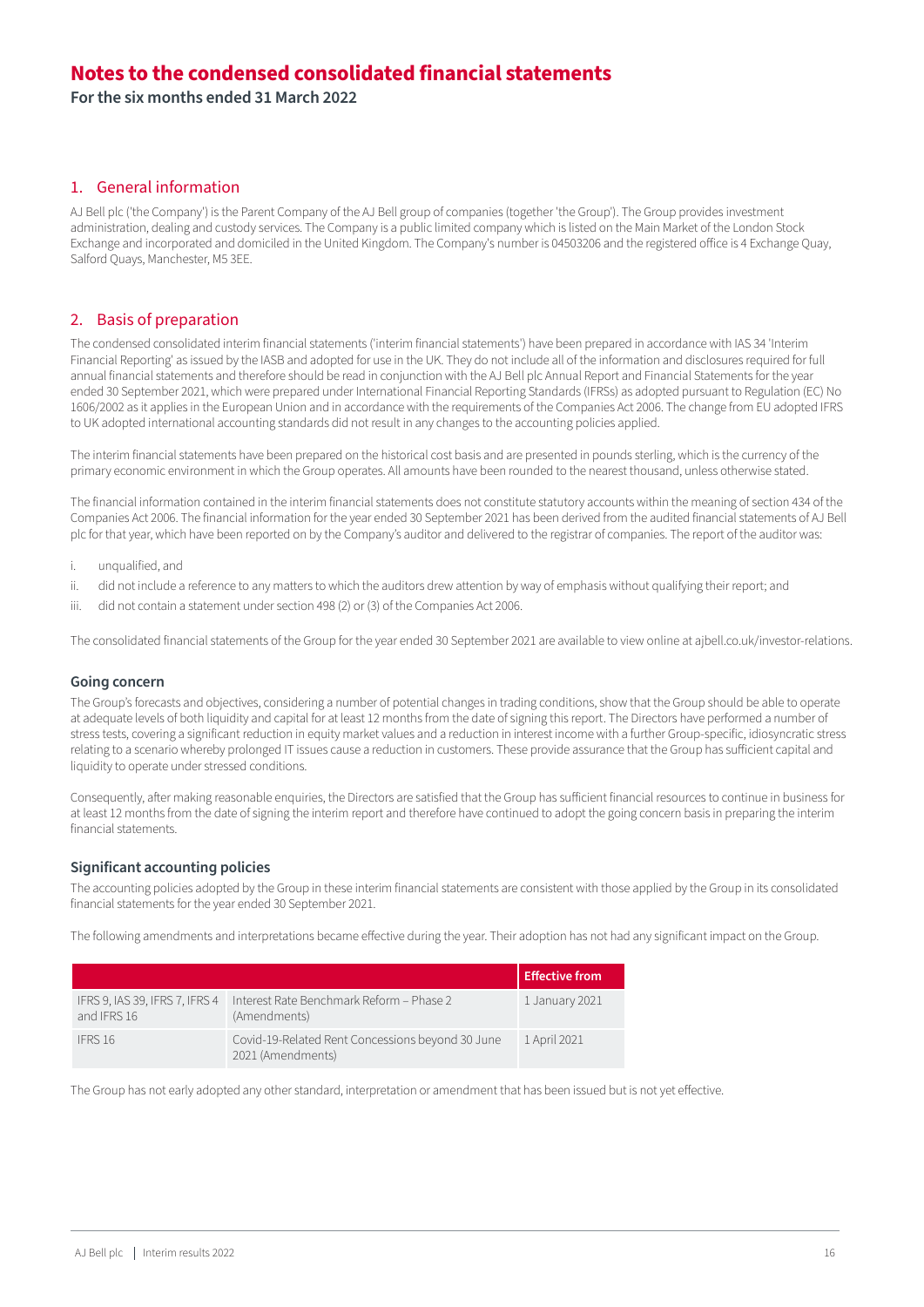**For the six months ended 31 March 2022**

#### 3. Critical accounting judgements and key sources of estimation uncertainty

In the preparation of the interim financial statements, the Directors are required to make judgements, estimates and assumptions to determine the carrying amounts of certain assets and liabilities. The estimates and associated assumptions are based on the Group's historical experience and other relevant factors. Actual results may differ from the estimates applied.

Estimates and underlying assumptions are reviewed on an ongoing basis. Revisions to accounting estimates are recognised in the period in which the estimate is revised if the revision affects only that period, or in the period of the revision and future periods if the revision affects both current and future periods.

There are no judgements made, in applying the accounting policies, about the future, or any other major sources of estimation uncertainty at the end of the reporting period, that have a significant risk of resulting in a material adjustment to the carrying amounts of assets and liabilities within the next financial year.

#### 4. Seasonality of operations

There is a peak in the Group's operational activity around the tax year end. This impacts the financial results primarily in March and April, either side of the interim period end. As such, no significant seasonal fluctuations affect the first or second half of the Group's financial year in isolation.

#### 5. Segmental reporting

It is the view of the Directors that the Group has a single operating segment: investment services in the advised and D2C space administering investments in SIPPs, ISAs and General Investment/Dealing Accounts. Details of the Group's revenue, results and assets and liabilities for the reportable segment are shown within the condensed consolidated income statement and condensed consolidated statement of financial position.

The Group operates in one geographical segment, being the UK.

Due to the nature of its activities, the Group is not reliant on any one customer or group of customers for the generation of revenues.

#### 6. Revenue

The analysis of the consolidated revenue is disclosed within the Financial Review. The total revenue for the Group has been derived from its principal activities undertaken in the UK.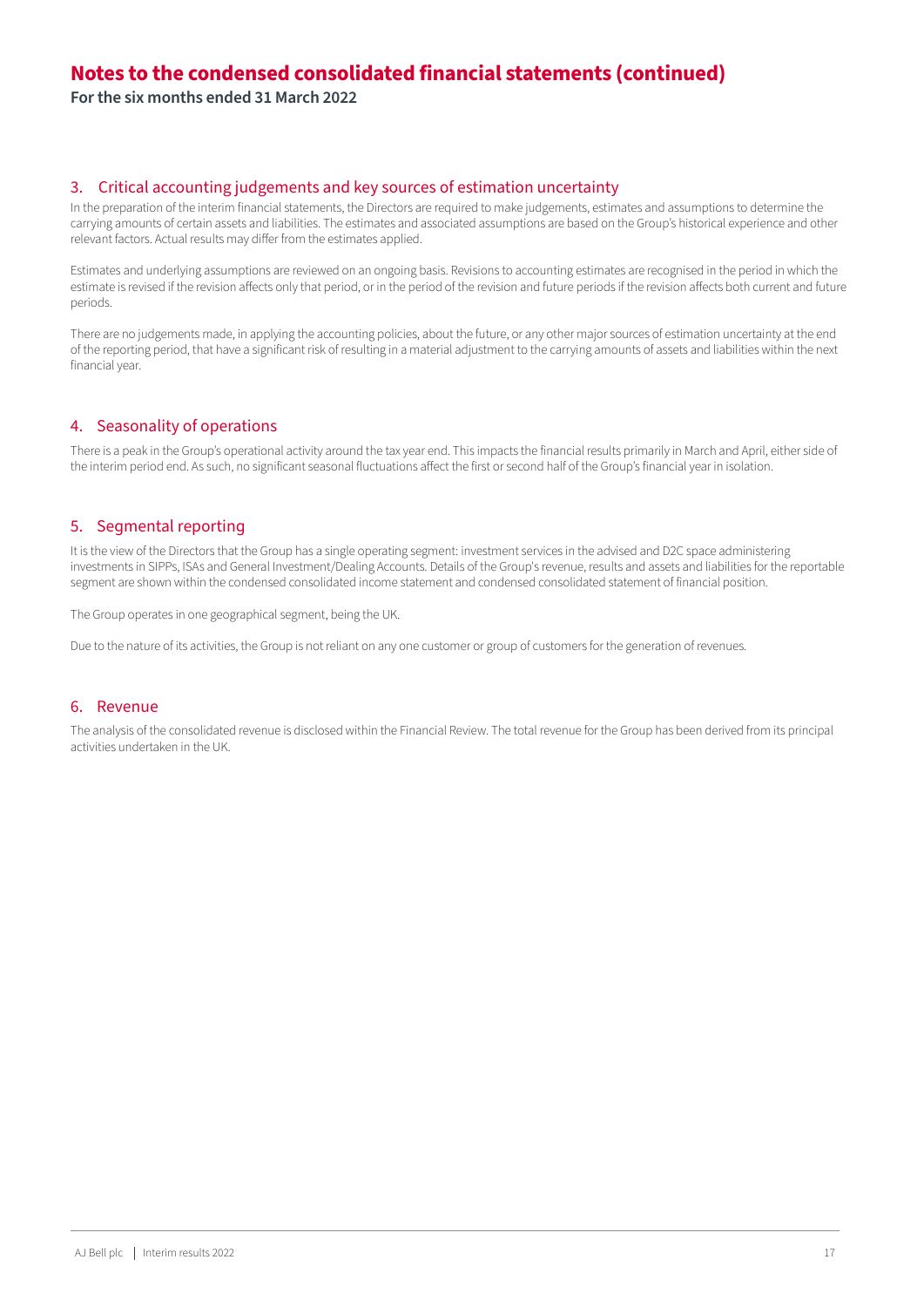**For the six months ended 31 March 2022**

#### 7. Taxation

Tax charged in the condensed consolidated income statement:

|                                                       | <b>Unaudited</b><br>Six months ended<br>31 March 2022<br>£000 | <b>Unaudited</b><br>Six months ended<br>31 March 2021<br>£000 | <b>Audited</b><br><b>Year ended</b><br>30 September 2021<br>£000 |
|-------------------------------------------------------|---------------------------------------------------------------|---------------------------------------------------------------|------------------------------------------------------------------|
| <b>Current taxation</b>                               |                                                               |                                                               |                                                                  |
| UK Corporation Tax                                    | 5,098                                                         | 6,167                                                         | 11,629                                                           |
| Adjustment to current tax in respect of prior periods |                                                               |                                                               | (11)                                                             |
|                                                       | 5,098                                                         | 6,167                                                         | 11,618                                                           |
| <b>Deferred taxation</b>                              |                                                               |                                                               |                                                                  |
| Origination and reversal of temporary differences     | 266                                                           | (249)                                                         | (328)                                                            |
| Adjustments in respect of prior periods               |                                                               | 8                                                             | 12                                                               |
| Effect of changes in tax rates                        | (148)                                                         | ۰                                                             | (40)                                                             |
|                                                       | 118                                                           | (241)                                                         | (356)                                                            |
| <b>Total tax expense</b>                              | 5,216                                                         | 5,926                                                         | 11,262                                                           |

Corporation Tax for the six months ended 31 March 2022 has been calculated at 19% (six months ended 31 March 2021: 19%; year ended 30 September 2021: 19%), representing the average annual effective tax rate expected for the full year, applied to the estimated assessable profit for the six-month period.

In addition to the amount charged to the income statement, certain tax amounts have been recognised directly in equity as follows:

|                                                 | <b>Unaudited</b><br>Six months ended<br>31 March 2022<br>£000 | <b>Unaudited</b><br>Six months ended<br>31 March 2021<br>£000 | <b>Audited</b><br><b>Year ended</b><br>30 September 2021<br>£000 |
|-------------------------------------------------|---------------------------------------------------------------|---------------------------------------------------------------|------------------------------------------------------------------|
| Deferred tax relating to share-based payments   | 224                                                           | 228                                                           | 202                                                              |
| Current tax relief on exercise of share options | (162)                                                         | (216)                                                         | (231)                                                            |
|                                                 | 62                                                            |                                                               | (29)                                                             |

The charge for the period can be reconciled to the profit per the condensed consolidated income statement as follows:

|                                                                                                       | <b>Unaudited</b><br>Six months ended<br>31 March 2022<br>£000 | <b>Unaudited</b><br><b>Six months ended</b><br>31 March 2021<br>£000 | <b>Audited</b><br><b>Year ended</b><br>30 September 2021<br>£000 |
|-------------------------------------------------------------------------------------------------------|---------------------------------------------------------------|----------------------------------------------------------------------|------------------------------------------------------------------|
| Profit before tax                                                                                     | 26,116                                                        | 31,643                                                               | 55,084                                                           |
| UK Corporation Tax at 19% (six months ended 31 March 2021:<br>19%; year ended 30 September 2021: 19%) | 4,962                                                         | 6,012                                                                | 10,466                                                           |
| Tax effects of:                                                                                       |                                                               |                                                                      |                                                                  |
| Expenses not deductible for tax purposes                                                              | 399                                                           | (98)                                                                 | 709                                                              |
| Change in recognised deductible temporary differences                                                 | 3                                                             | $\overline{4}$                                                       | 126                                                              |
| Effect of tax rate changes to deferred tax                                                            | (148)                                                         |                                                                      | (40)                                                             |
| Adjustments in respect of prior periods                                                               |                                                               | 8                                                                    |                                                                  |
| <b>Total tax expense</b>                                                                              | 5,216                                                         | 5,926                                                                | 11,262                                                           |
| Effective tax rate                                                                                    | 20.0%                                                         | 18.7%                                                                | 20.4%                                                            |

Deferred tax has been recognised at 25% being the rate expected to be in force at the time of the reversal of the temporary difference (six months ended 31 March 2021: 19%; year ended 30 September 2021: 19% or 25%). A deferred tax asset in respect of future share option deductions has been recognised based on the Company's share price at 31 March 2022.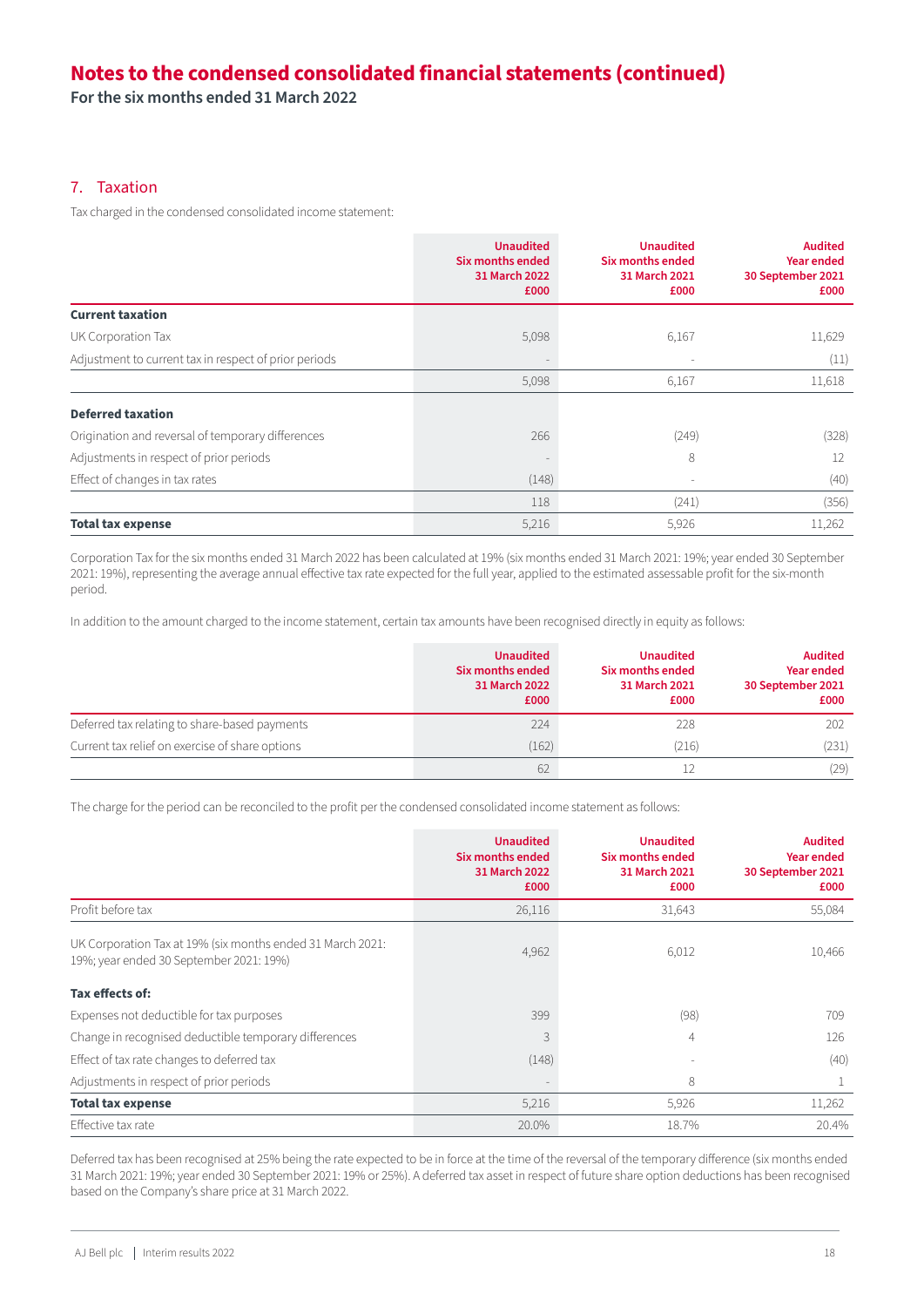**For the six months ended 31 March 2022**

#### 8. Earnings per share

Basic earnings per share (EPS) is calculated by dividing the profit attributable to the owners of the parent company by the weighted average number of ordinary shares, excluding own shares, in issue during the period.

Diluted earnings per share is calculated by adjusting the weighted average number of shares to assume exercise of all potentially dilutive share options.

The calculation of basic and diluted earnings per share is based on the following data:

|                                                                                                                         | <b>Unaudited</b><br>Six months ended<br>31 March 2022<br>£000 | <b>Unaudited</b><br>Six months ended<br>31 March 2021<br>£000 | <b>Audited</b><br><b>Year ended</b><br>30 September 2021<br>£000 |
|-------------------------------------------------------------------------------------------------------------------------|---------------------------------------------------------------|---------------------------------------------------------------|------------------------------------------------------------------|
| Earnings                                                                                                                |                                                               |                                                               |                                                                  |
| Earnings for the purposes of basic and diluted EPS being profit<br>attributable to equity holders of the parent company | 20,900                                                        | 25.717                                                        | 43.822                                                           |

|                                                                                                        | <b>Number</b> | <b>Number</b> | <b>Number</b> |
|--------------------------------------------------------------------------------------------------------|---------------|---------------|---------------|
| <b>Number of shares</b>                                                                                |               |               |               |
| Weighted average number of ordinary shares for the<br>purposes of basic EPS in issue during the period | 410,008,946   | 409,058,991   | 409,249,186   |
| Effect of potentially dilutive share options                                                           | 1,602,638     | 1,685,073     | 1,643,911     |
| Weighted average number of ordinary shares for the<br>purposes of fully diluted EPS                    | 411,611,584   | 410,744,064   | 410,893,097   |

|                           | <b>Unaudited</b><br>Six months ended<br>31 March 2022 | <b>Unaudited</b><br>Six months ended<br>31 March 2021 | <b>Audited</b><br><b>Year ended</b><br>30 September 2021 |
|---------------------------|-------------------------------------------------------|-------------------------------------------------------|----------------------------------------------------------|
| <b>Earnings per share</b> |                                                       |                                                       |                                                          |
| Basic (pence)             | 5.10                                                  | 6.29                                                  | 10.71                                                    |
| Diluted (pence)           | 5.08                                                  | 6.26                                                  | 10.67                                                    |

#### 9. Changes in capital expenditure

During the six months ended 31 March 2022, the Group acquired plant and equipment with a cost of £664,000 (six months ended 31 March 2021: £732,000; year ended 30 September 2021: £1,174,000).

During the six months ended 31 March 2022, the Group acquired intangible assets with a cost of £2,140,000 (six months ended 31 March 2021: £2,934,000; year ended 30 September 2021: £4,890,000). Prior year additions include £1,142,000 of intangible assets arising on acquisition of Adalpha on 18 March 2021.

Additions to intangible assets include an amount of £2,098,000 relating to internally generated assets for the period ended 31 March 2022 (six months ended 31 March 2021: £379,000; year ended 30 September 2021: £2,289,000), of which £823,000 relates to capitalised share-based payment expenses (six months ended 31 March 2021: £379,000; year ended 30 September 2021: £1,378,000).

Additions to the cost of right-of-use assets were £nil in the six months ended 31 March 2022 (six months ended 31 March 2021: £36,000; year ended 30 September 2021: £460,000).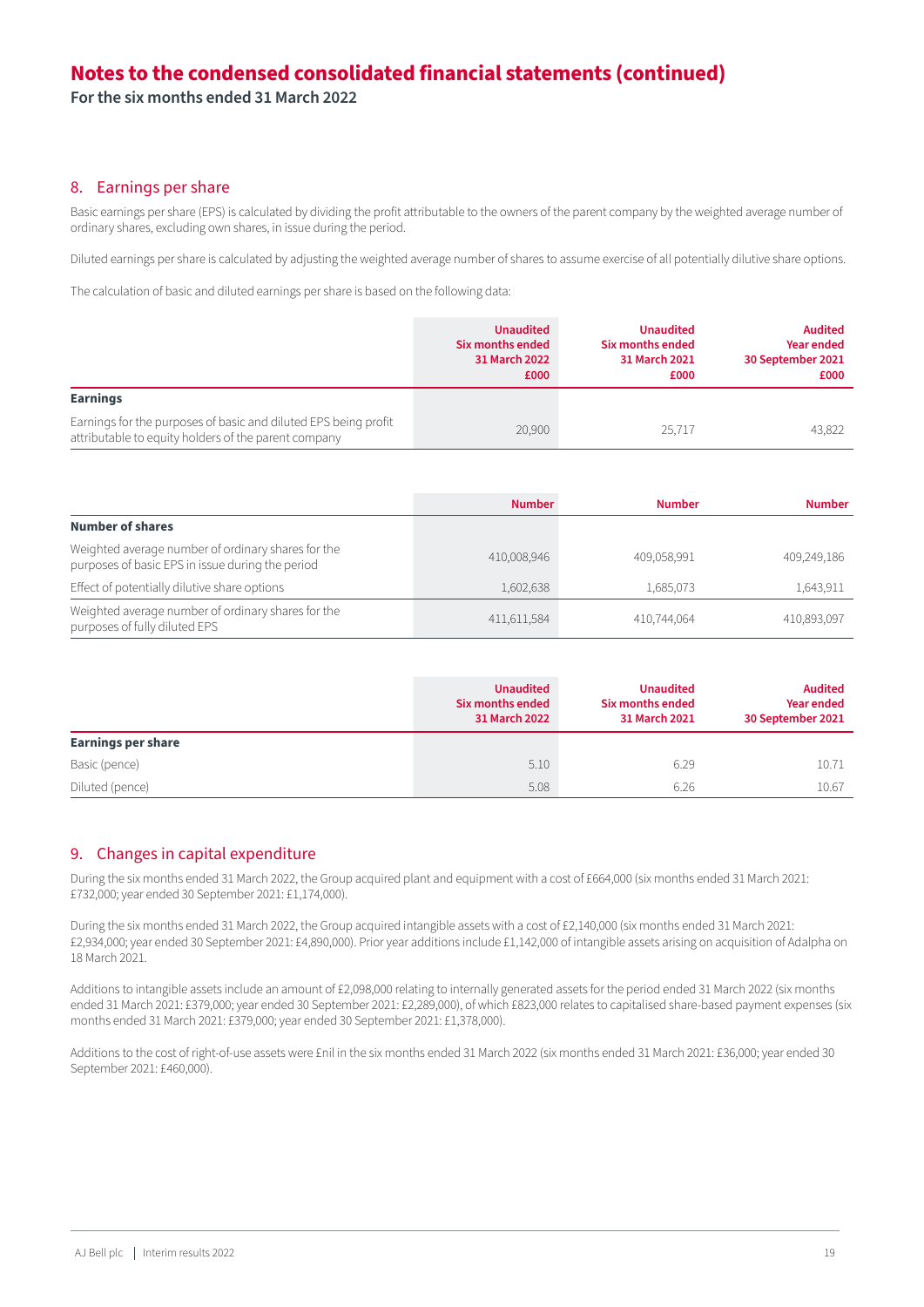**For the six months ended 31 March 2022**

#### 10. Provisions

|                           | <b>Office dilapidations</b><br>£000 | <b>Other provisions</b><br>£000 | <b>Total</b><br>£000 |
|---------------------------|-------------------------------------|---------------------------------|----------------------|
| As at 1 October 2020      | 1,549                               | 1,595                           | 3,144                |
| Additional provisions     |                                     | 8                               | 8                    |
| Provisions used           |                                     | (33)                            | (33)                 |
| As at 31 March 2021       | 1,549                               | 1,570                           | 3,119                |
| Additional provisions     |                                     | 7                               |                      |
| Provisions used           |                                     | (14)                            | (14)                 |
| Unused provision reversed |                                     | (37)                            | (37)                 |
| As at 1 October 2021      | 1,549                               | 1,526                           | 3,075                |
| Provisions used           |                                     | (60)                            | (60)                 |
| As at 31 March 2022       | 1,549                               | 1,466                           | 3,015                |
| Current liabilities       |                                     | 1,466                           | 1,466                |
| Non-current liabilities   | 1,549                               |                                 | 1,549                |

#### **Office dilapidations**

The Group is contractually obliged to reinstate its leased properties to their original state and layout at the end of the lease terms. The office dilapidations provision represents management's best estimate of the present value of costs which will ultimately be incurred in settling these obligations.

#### **Other provisions**

The other provisions relate to the settlement of an operational tax dispute and the costs associated with defending a legal case. There is some uncertainty regarding the amount and timing of the outflows required to settle the obligations; therefore, a best estimate has been made by assessing a number of different outcomes considering the potential areas and time periods at risk and any associated interest. The timings of the outflows are uncertain, but the Group expects that settlement will be within the next 12 months.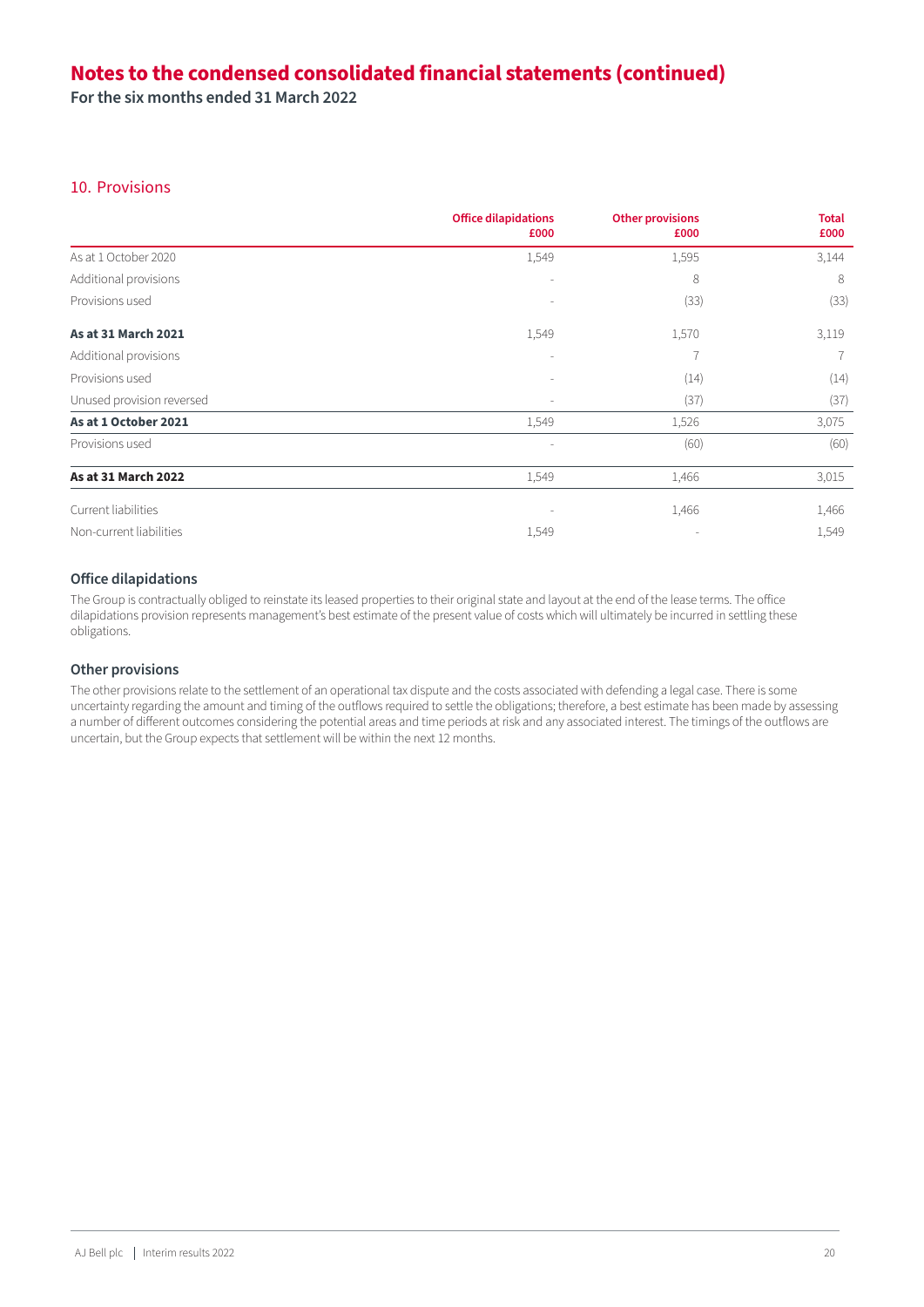**For the six months ended 31 March 2022**

#### 11. Share capital

|                                           | <b>Unaudited</b><br>Six months ended<br>31 March 2022 | <b>Unaudited</b><br>Six months ended<br>31 March 2021 | <b>Audited</b><br><b>Year ended</b><br>30 September 2021 |
|-------------------------------------------|-------------------------------------------------------|-------------------------------------------------------|----------------------------------------------------------|
| Issued, fully-called and paid:            |                                                       |                                                       |                                                          |
| Ordinary shares of 0.0125p each           | 51,382                                                | 51.308                                                | 51,311                                                   |
| Issued, fully-called and paid:            | <b>Number</b>                                         | <b>Number</b>                                         | <b>Number</b>                                            |
| Number of ordinary shares of 0.0125p each | 411,053,142                                           | 410,471,093                                           | 410,491,708                                              |

All ordinary shares have full voting and dividend rights.

The following share transactions have taken place during the period:

| <b>Transaction type</b>  | <b>Share class</b>              | <b>Number of shares</b> | <b>Share premium</b><br>£000 |
|--------------------------|---------------------------------|-------------------------|------------------------------|
| Exercise of CSOP options | Ordinary shares of 0.0125p each | 251,387                 | 259                          |
| Exercise of EIP options  | Ordinary shares of 0.0125p each | 154,073                 |                              |
| Earn-out issue           | Ordinary shares of 0.0125p each | 155.974                 |                              |
|                          |                                 | 561,434                 | 259                          |

#### **Own shares**

As at 31 March 2022, the Group held 584,877 own shares in the AJ Bell Employee Benefit Trust (31 March 2021: 1,238,733; 30 September 2021: 885,701). During the period 300,824 EIP options were exercised and issued from the AJ Bell Employee Benefit Trust.

#### 12. Dividends

The following dividends were declared and paid by the Company during the period:

|                                                                             | <b>Unaudited</b><br>Six months ended<br>31 March 2022<br>£000 | <b>Unaudited</b><br>Six months ended<br>31 March 2021<br>£000 | <b>Audited</b><br><b>Year ended</b><br>30 September 2021<br>£000 |
|-----------------------------------------------------------------------------|---------------------------------------------------------------|---------------------------------------------------------------|------------------------------------------------------------------|
| Final dividend for the year ended 30 September 2020 of 4.66p<br>per share   |                                                               | 19,070                                                        | 19,070                                                           |
| Interim dividend for the year ended 30 September 2021 of 2.46p<br>per share |                                                               |                                                               | 10,068                                                           |
| Final dividend for the year ended 30 September 2021 of 4.50p<br>per share   | 18,460                                                        |                                                               |                                                                  |
| Special dividend for the year ended 30 September 2021 of 5.00p<br>per share | 20,511                                                        |                                                               |                                                                  |
| Ordinary dividends paid on equity shares                                    | 38,971                                                        | 19.070                                                        | 29,138                                                           |

An interim dividend of 2.78 pence per share was approved by the Board on 24 May 2022 and is payable on 1 July 2022 to shareholders on the register at the close of business on 10 June 2022. The ex-dividend date will be 9 June 2022. This dividend has not been included as a liability as at 31 March 2022.

AJ Bell Employee Benefit Trust, which held 584,877 ordinary shares (31 March 2021: 1,238,733; 30 September 2021: 885,701) in AJ Bell plc at 31 March 2022, has agreed to waive all dividends.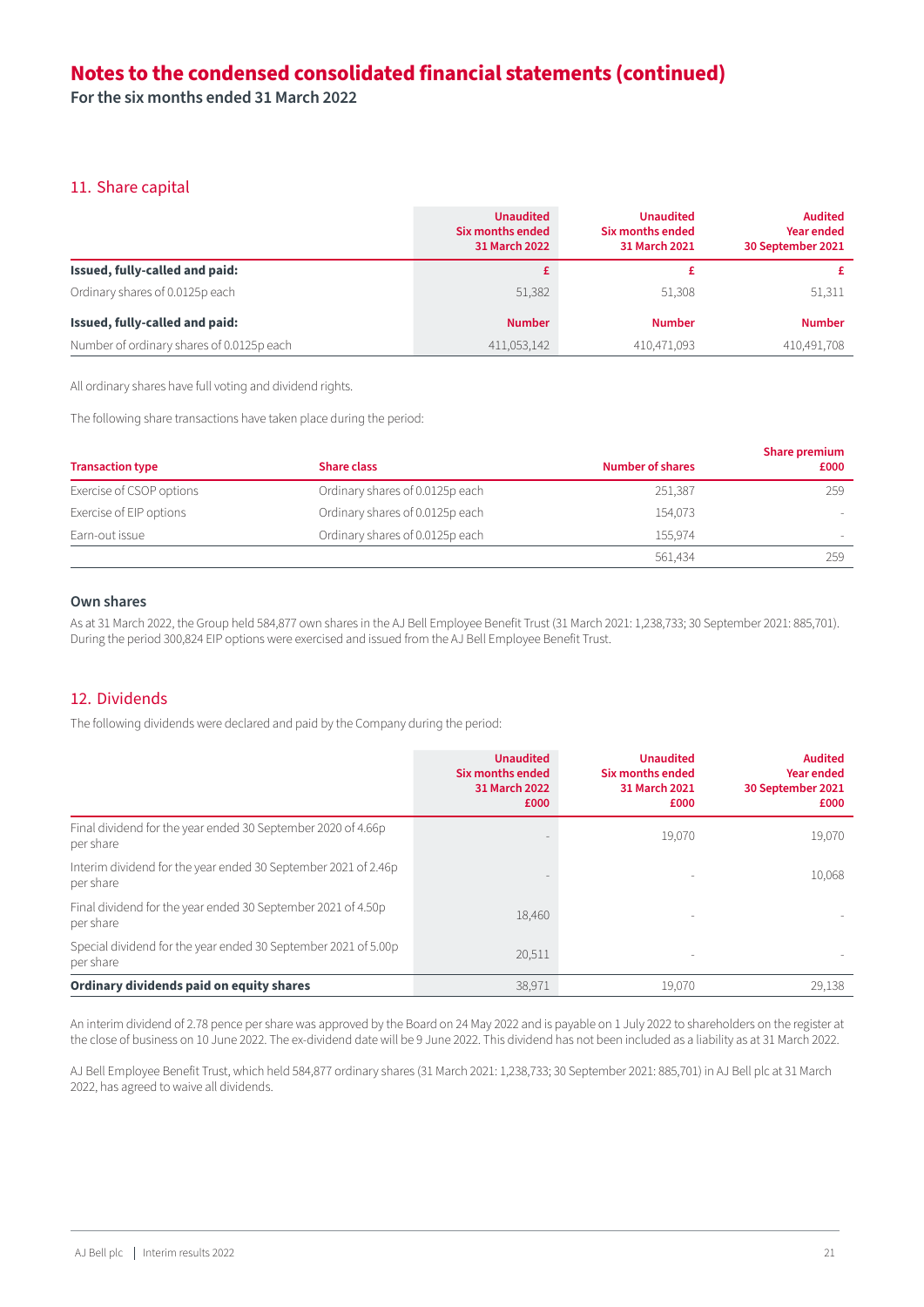**For the six months ended 31 March 2022**

#### 13. Share-based payments

During the period the Group recognised a total share-based payment expense in the income statement of £2,193,000 (six months ended 31 March 2021: £1,277,000; year ended 30 September 2021: £4,952,000) and capitalised £823,000 (six months ended 31 March 2021: £379,000; year ended 30 September 2021: £1,378,000) within the statement of financial position.

#### 14. Principal risks and uncertainties

We continually review the principal risks and uncertainties facing the Group that could pose a threat to the delivery of our strategic objectives. The Board believes that the nature of the principal risks and uncertainties that may have a material effect on the Group's performance over the remainder of the financial year remain unchanged from those presented within the 2021 annual report and accounts.

The Group has reviewed the impact of the recent Russian invasion of Ukraine and concluded that whilst the level of inherent risk for some of Group's principal risks and uncertainties has increased, e.g. information security / cyber-attacks, the Group's controls continue to mitigate this increase in risk. The Group will continue to monitor and respond to any new developments from the war in Ukraine that may impact the Group.

#### 15. Related-party transactions

The Group has a related-party relationship with its Directors and members of the Executive Management Board ('the key management personnel'). There were no changes to the related-party relationships or significant transactions during the financial period that would materially affect the financial position or performance of the Group. All other transactions are consistent in nature with the disclosure in note 29 of the consolidated financial statements for the year ended 30 September 2021.

#### 16. Subsequent events

There have been no material events occurring between the reporting date and the date of approval of these interim financial statements.

#### 17. Cautionary statement

The interim results for the six months ended 31 March 2022 contain forward-looking statements that involve substantial risks and uncertainties, and actual results and developments may differ materially from those expressed or implied by these statements. These forward-looking statements are statements regarding AJ Bell's intentions, beliefs or current expectations concerning, among other things, its results of operations, financial condition, prospects, growth, strategies, and the industry in which it operates. By their nature, forward-looking statements involve risks and uncertainties because they relate to events and depend on circumstances that may or may not occur in the future. These forward-looking statements speak only as of the date of these interim results and AJ Bell does not undertake any obligation to publicly release any revisions to these forward-looking statements to reflect events or circumstances after the date of these interim results.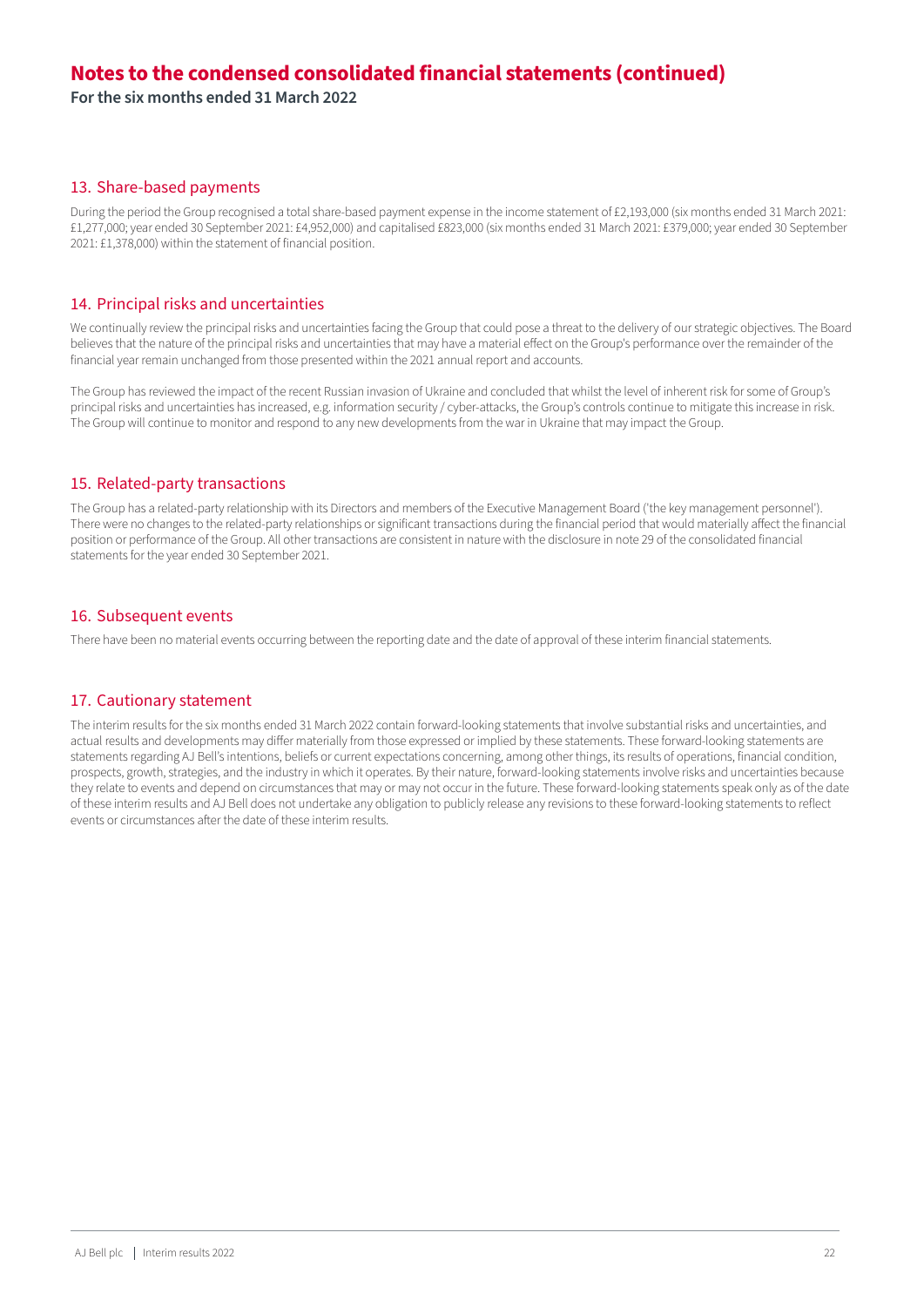# **Alternative performance measures**

Within the interim report and condensed financial statements, various Alternative Performance Measures (APM) are referred to. APMs are not defined by International Financial Reporting Standards and should be considered together with the Group's IFRS measurements of performance. We believe APMs assist in providing greater insight into the underlying performance of the Group and enhance comparability of information between reporting periods. The table below states those which have been used, how they have been calculated and why they have been used.

| <b>APMs</b>                                        | How they have been calculated                                                                                                   | Why they have been used                                                                                                                                    |
|----------------------------------------------------|---------------------------------------------------------------------------------------------------------------------------------|------------------------------------------------------------------------------------------------------------------------------------------------------------|
| <b>Assets Under</b><br><b>Administration (AUA)</b> | AUA is the value of assets for which AJ Bell provides<br>either an administrative, custodial, or transactional<br>service.      | AUA is a measurement of the growth of the business<br>and is the primary driver of ad valorem revenue, which<br>is the largest component of Group revenue. |
| <b>Revenue per £AUA</b>                            | Revenue per £AUA is the total revenue generated<br>during the year expressed as a percentage of the<br>average AUA in the year. | Revenue per £AUA provides a simple measurement<br>to facilitate comparison of our charges with our<br>competitors.                                         |
| <b>Assets Under Management</b><br>(AUM)            | AUM is the value of assets for which AJ Bell provides a<br>management service.                                                  | AUM is a measurement of the growth of the business<br>and is a driver of ad valorem revenue.                                                               |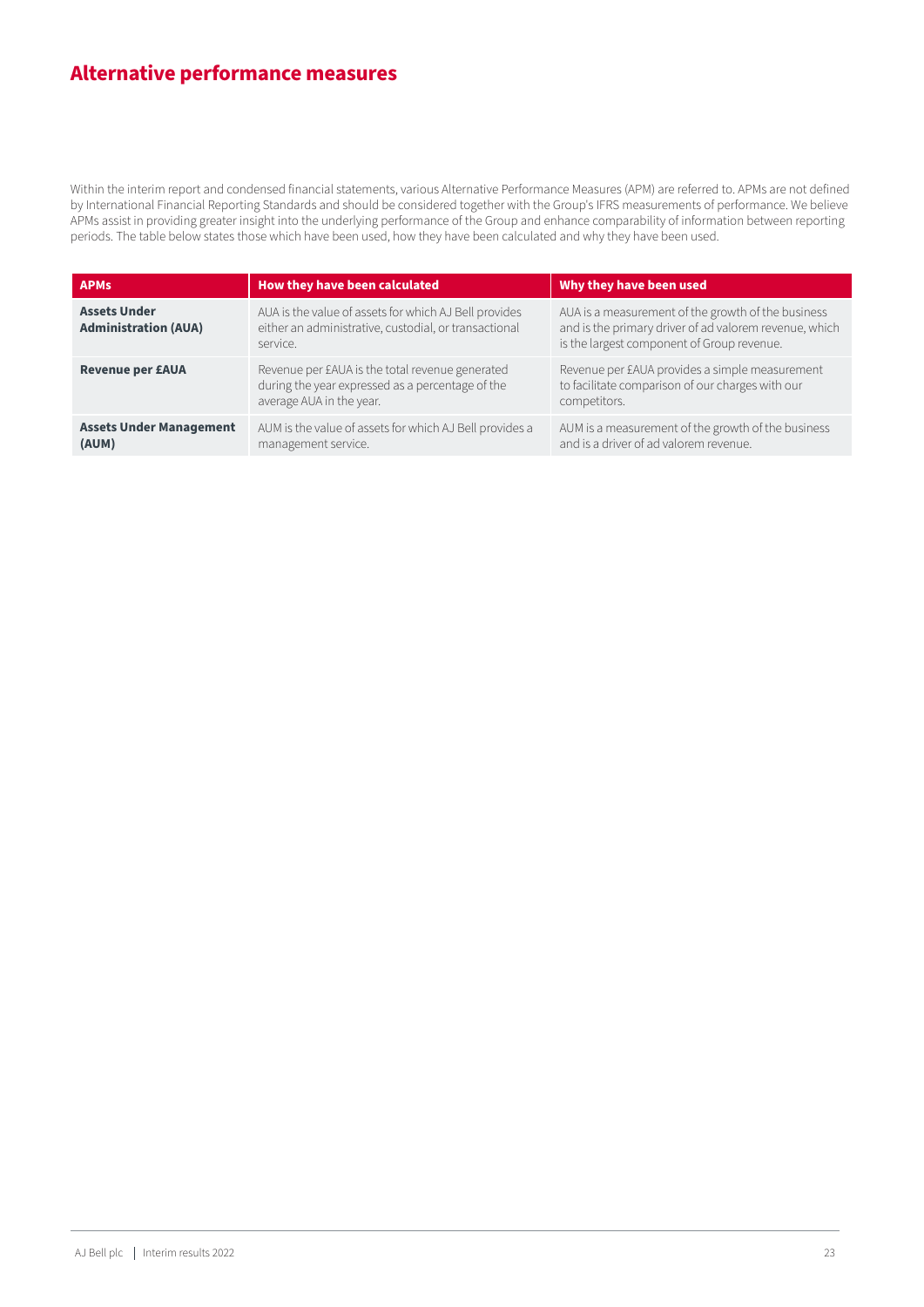# **Definitions**

| Adalpha                        | Acquisition of AJ Bell Touch Limited and its wholly owned subsidiaries |  |
|--------------------------------|------------------------------------------------------------------------|--|
| <b>AUA</b>                     | Assets Under Administration                                            |  |
| <b>AUM</b>                     | Assets Under Management                                                |  |
| <b>BAYE</b>                    | Buy As You Earn Plan                                                   |  |
| <b>Board, Directors</b>        | The Board of Directors of AJ Bell plc                                  |  |
| <b>BPS</b>                     | Basis points                                                           |  |
| <b>Company</b>                 | AJ Bell plc                                                            |  |
| <b>CSOP</b>                    | Company Share Option Plan                                              |  |
| <b>Customer retention rate</b> | Relates to platform customers                                          |  |
| <b>DEPS</b>                    | Diluted Earnings per Share                                             |  |
| D <sub>2</sub> C               | Direct-to-Consumer                                                     |  |
| <b>DWP</b>                     | Department for Work and Pensions                                       |  |
| <b>EIP</b>                     | Executive Incentive Plan                                               |  |
| <b>EMB</b>                     | Executive Management Board                                             |  |
| <b>EPS</b>                     | Earnings per Share                                                     |  |
| <b>ESG</b>                     | Environmental Social and Governance                                    |  |
| <b>FCA</b>                     | Financial Conduct Authority                                            |  |
| <b>FRC</b>                     | Financial Reporting Council                                            |  |
| <b>FTSE</b>                    | Financial Times Stock Exchange                                         |  |
| <b>GIA</b>                     | General Investment Account                                             |  |
| <b>HMRC</b>                    | Her Majesty's Revenue and Customs                                      |  |
| <b>IAS</b>                     | International Accounting Standard                                      |  |
| <b>IFPR</b>                    | Investment Firm Prudential Regime                                      |  |
| <b>IFRS</b>                    | International Financial Reporting Standards                            |  |
| <b>ISA</b>                     | Individual Savings Account                                             |  |
| <b>LISA</b>                    | Lifetime Individual Savings Account                                    |  |
| <b>MPS</b>                     | Managed Portfolio Service                                              |  |
| <b>Own Shares</b>              | Shares held by the Group to satisfy future incentive plans             |  |
| <b>PBT</b>                     | Profit before tax                                                      |  |
| <b>Plc</b>                     | Public Limited Company                                                 |  |
| <b>PPTS</b>                    | Percentage Points                                                      |  |
| <b>RIA</b>                     | Retirement Investment Account                                          |  |
| <b>SIPP</b>                    | Self-Invested Personal Pension                                         |  |
| <b>TPDFM</b>                   | Third Party Discretionary Fund Managers                                |  |
| <b>UK</b>                      | United Kingdom                                                         |  |
| <b>VAT</b>                     | Value Added Tax                                                        |  |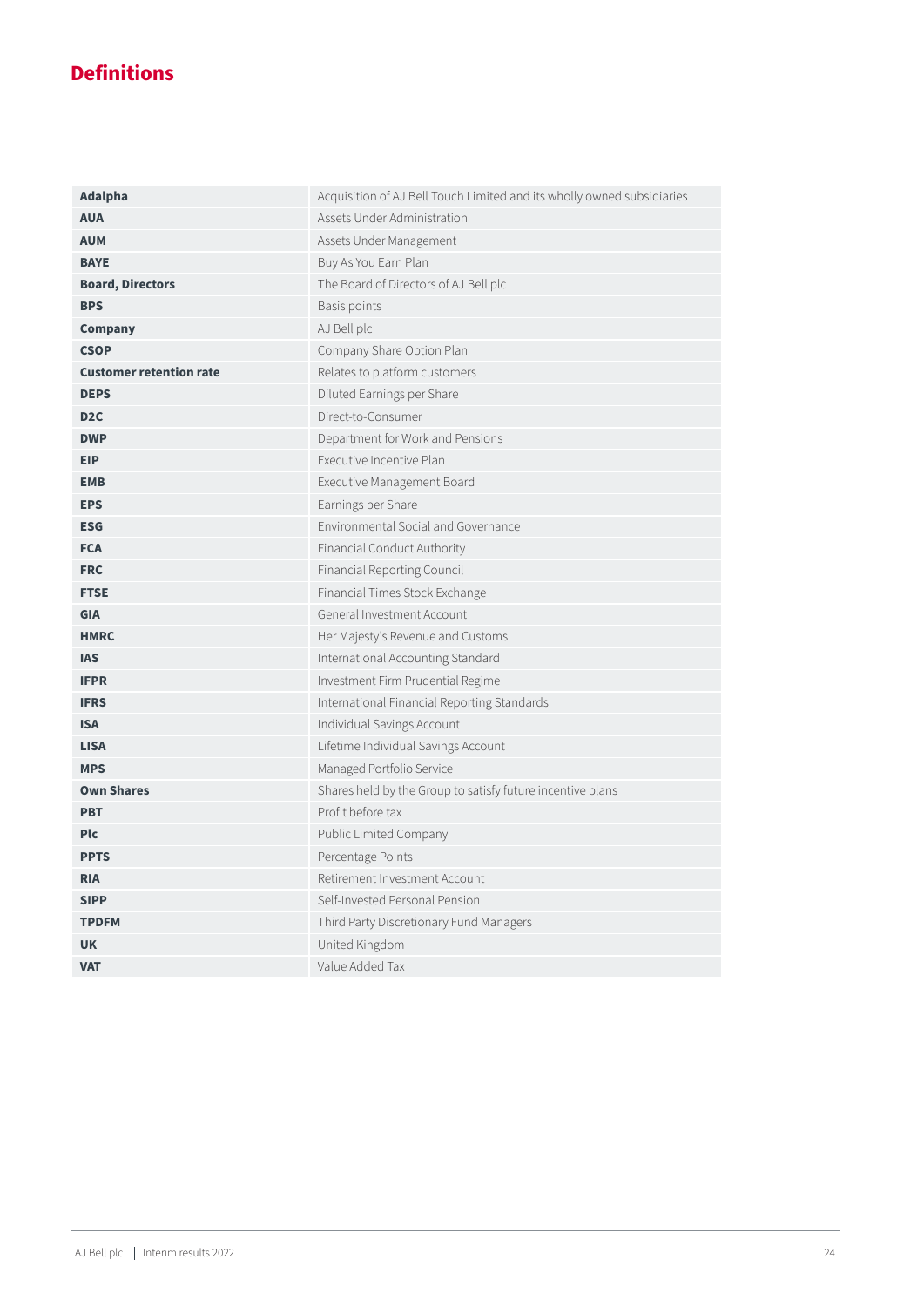# **Company information**

#### **Executive Directors**

Andy Bell Michael Summersgill Roger Stott

#### **Non-Executive Directors**

Helena Morrissey Evelyn Bourke Eamonn Flanagan Margaret Hassall Simon Turner

#### **Company Secretary**

Christopher Bruce Robinson

#### **Company number**

04503206

#### **Registered office**

4 Exchange Quay Salford Quays **Manchester** M5 3EE

#### **Auditor**

BDO LLP 55 Baker Street London W1U 7EU

#### **Principal banker**

Bank of Scotland plc 1 Lochrin Square 92 – 98 Fountainbridge Edinburgh EH3 9QA